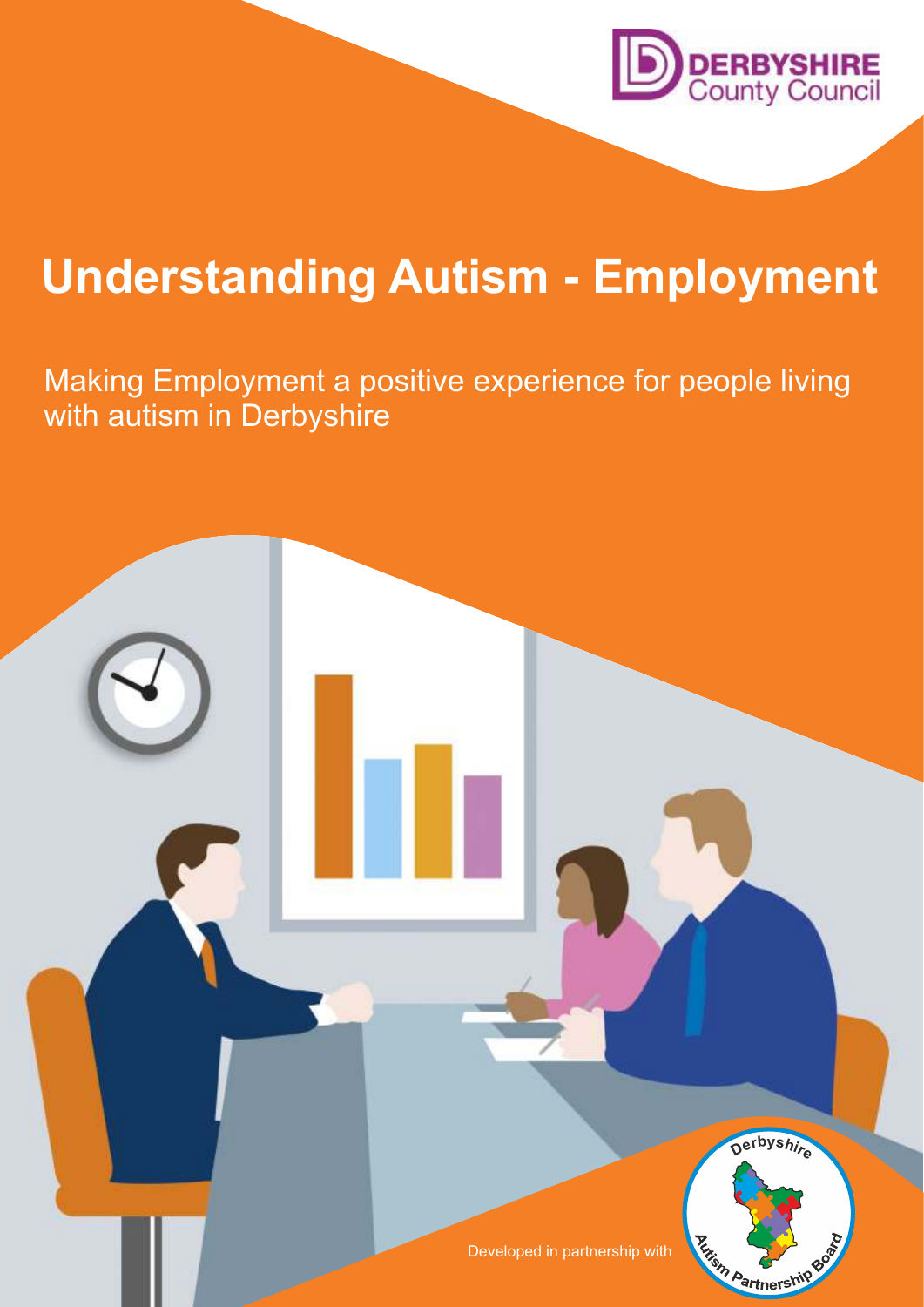## **Contents**

| <b>Purpose of this booklet</b>                               |                     |
|--------------------------------------------------------------|---------------------|
| <b>What is Autism?</b>                                       | 2 & 3               |
| <b>Social communication</b>                                  | $\overline{3}$      |
| <b>Social interaction</b>                                    | 4                   |
| <b>Social imagination</b>                                    | 4                   |
| <b>Sensory differences</b>                                   | 5                   |
| Adding value to the workplace                                | 5, 6 & 7            |
| Challenges and barriers in employment for people with autism | $\overline{7}$      |
| What are reasonable adjustments?                             | $\overline{7}$      |
| <b>Pre-employment challenges and barriers</b>                | 7 & 8               |
| <b>Disclosing their autism diagnosis</b><br>.                | 8 & 9               |
| <b>Job applications</b>                                      | 9 & 10              |
| <b>Interviews</b>                                            | 11, 12, 13 & 14     |
| <b>Challenges and barriers in employment</b>                 | 14, 15 & 16         |
| <b>Workplace environment</b>                                 | 16, 17, 18, 19 & 20 |
| <b>Further information</b>                                   | 20 & 21             |
|                                                              |                     |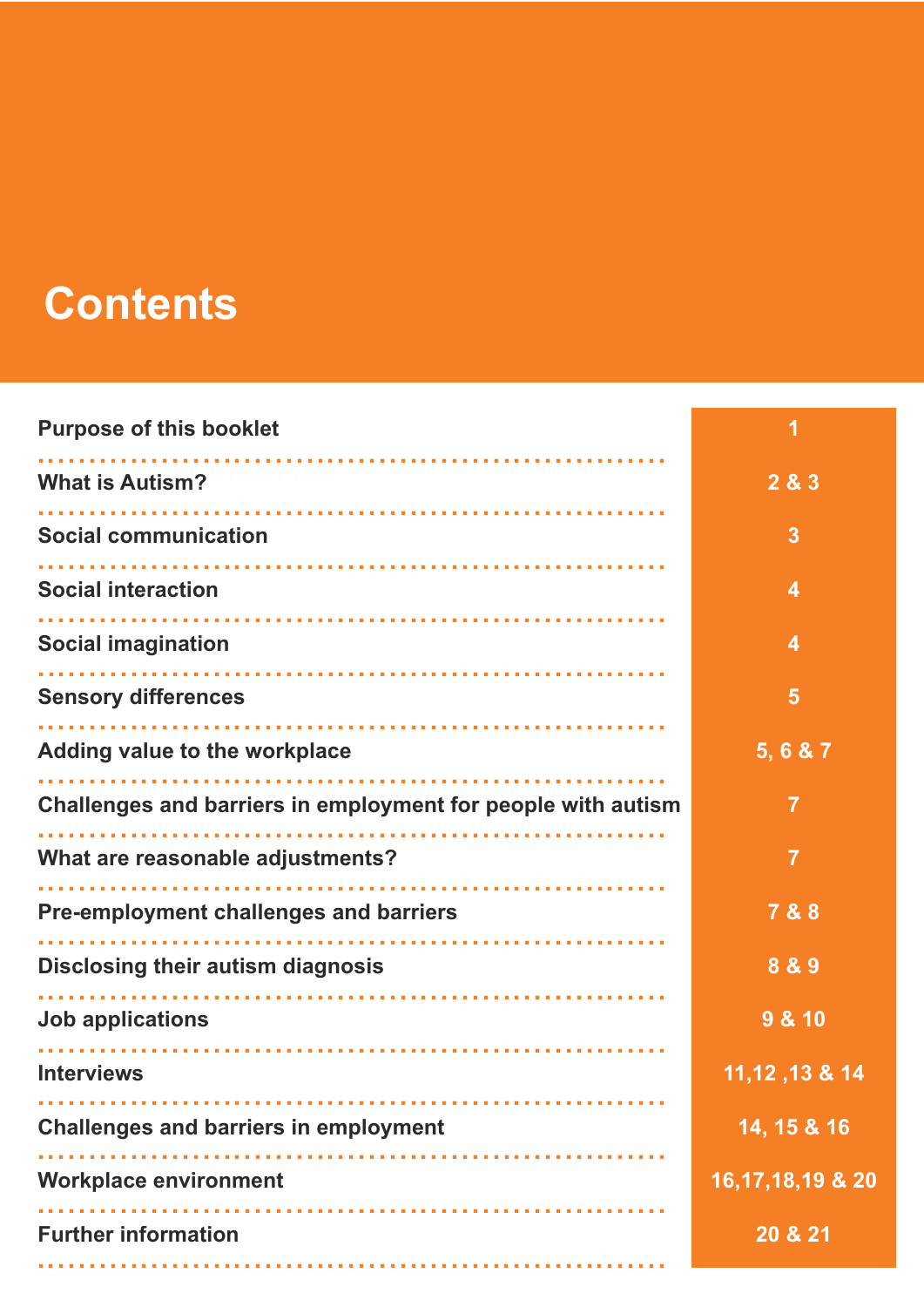## **Purpose of this booklet**

T his booklet has been written to support potential employers improve the level of understanding of autism within their organisations.

The booklet highlights the barriers for people living with autism seeking or maintaining employment, and makes suggestions as to how employers can make reasonable adjustments.

It is appreciated that there are many terms used to describe people living with conditions as defined on the autistic spectrum.

The terms autism, autistic people and people living with autism will be used in this document to encompass all Autistic Spectrum Conditions (including Asperger's Syndrome).

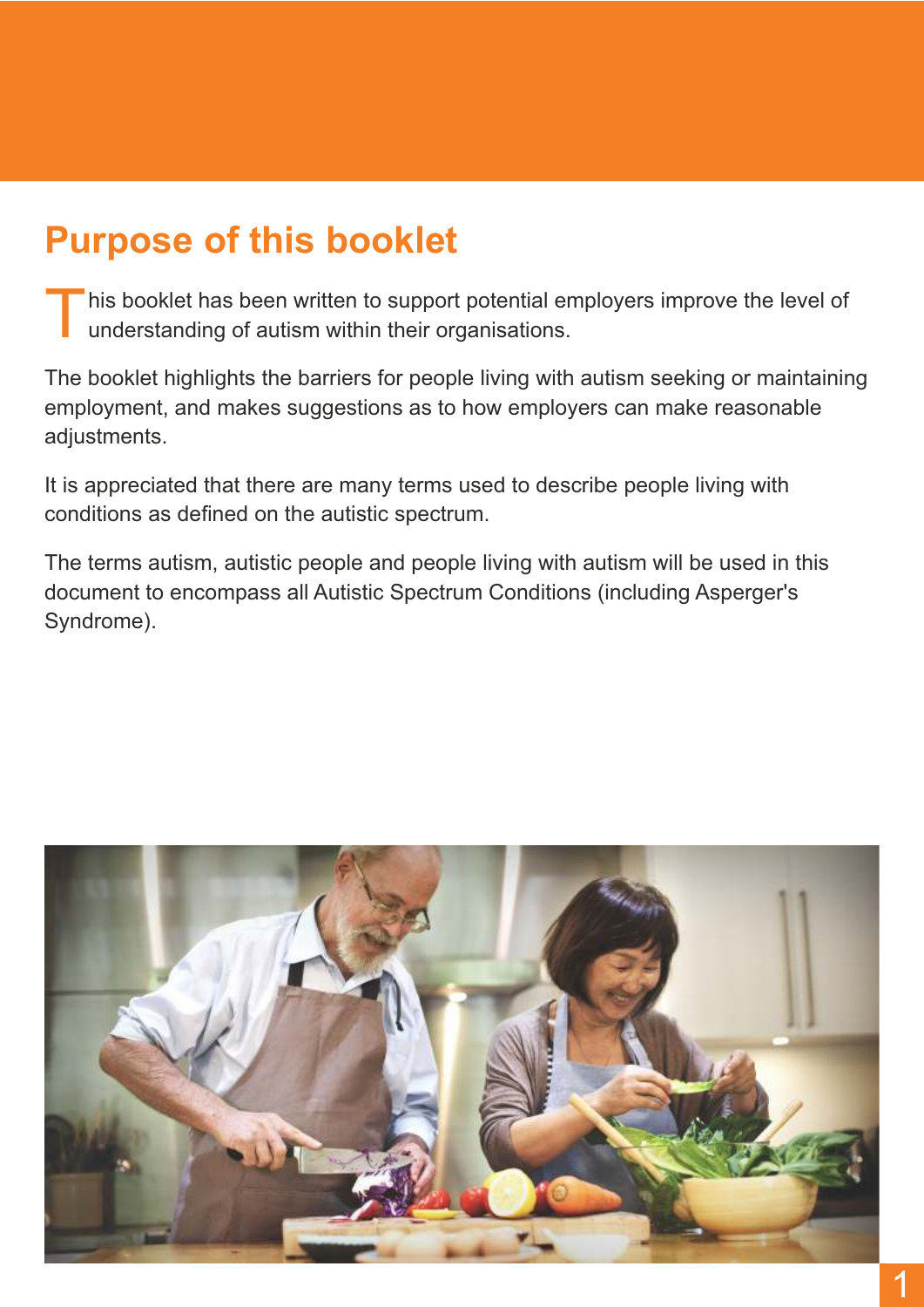### **What is Autism?**

**"Autism is a lifelong development disorder which affects how a person communicates with, and relates to, other people. It also affects how they make sense of the world around them"**

#### **– National Autistic Society**

A round 1% of population are believed to be autistic, which means that there are over 700,000 people living with autism in the UK.

It is estimated there may be around 7,800 people in Derbyshire County and 2,500 people in Derby City living with autism.

Everyone on the autistic spectrum is different and unique, but all share three core social difficulties:

- Social interaction
- $\cdot$  social communication
- social imagination

As a result people on the autistic spectrum can struggle in social situations. For example they may:

- find it hard to begin or carry on a conversation
- not understand how far to stand from somebody else
- find it difficult to make friends.

People with autism may also display restricted and/or repetitive patterns of behaviour, interests, or activities. For example they may:

- develop an overwhelming interest in something
- follow inflexible routines or rituals
- make repetitive body movements
- be hypersensitive to certain smells, tastes or sounds.

Autism is not a mental health condition; however, due to the social difficulties that people living with autism face, many may suffer with mental ill health.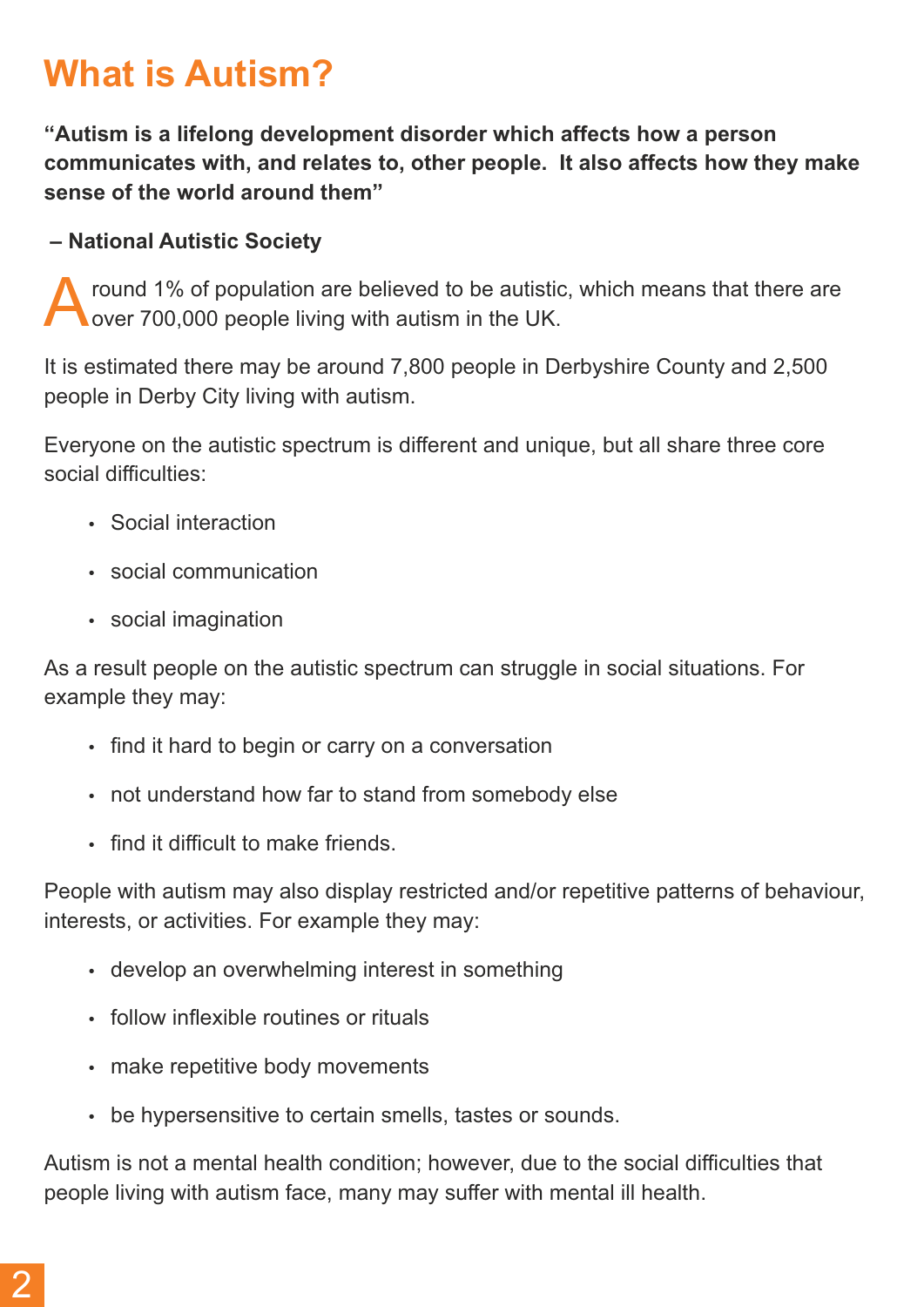Autism is not a learning disability, however, around half of people with a learning disability are also diagnosed as having autism. People with autism that do not have a learning disability may experience learning difficulties because of their autism, for example, they may find it harder to structure tasks.

Awareness of autism in society is good but understanding of the condition and the way the condition affects communication, sensory experience and behaviour, is not as good.

Too many myths about autism still exist, including the belief autistic people lack empathy or that everyone with autism is the same.

There are neurological differences between people with autism and people who are viewed as 'normal'. Autism is an example of neurodiversity. People without autism are often referred to as 'neurotypical' by people within the autistic community. Some people with autism use these terms to explain and make sense of the neurological differences that exist between them.

## **Social communication**

M any people living with autism have problems with communication, both verbal **l** and non-verbal. They may find it hard to process language and could find it difficult to follow long or complex sentences, or to follow instructions. People with autism can find it difficult to interpret a person's tone of voice, their body language or their facial expression. They may also find it difficult to maintain eye contact with others.

In some cases, autistic people may have no, or very limited speech, but can understand what people say to them. They may prefer to use a different form of communication, such as symbols or sign language.

People with autism often take information very literally and they may not be able to understand sarcasm, jokes, hidden meanings, and figures of speech that people use in everyday life.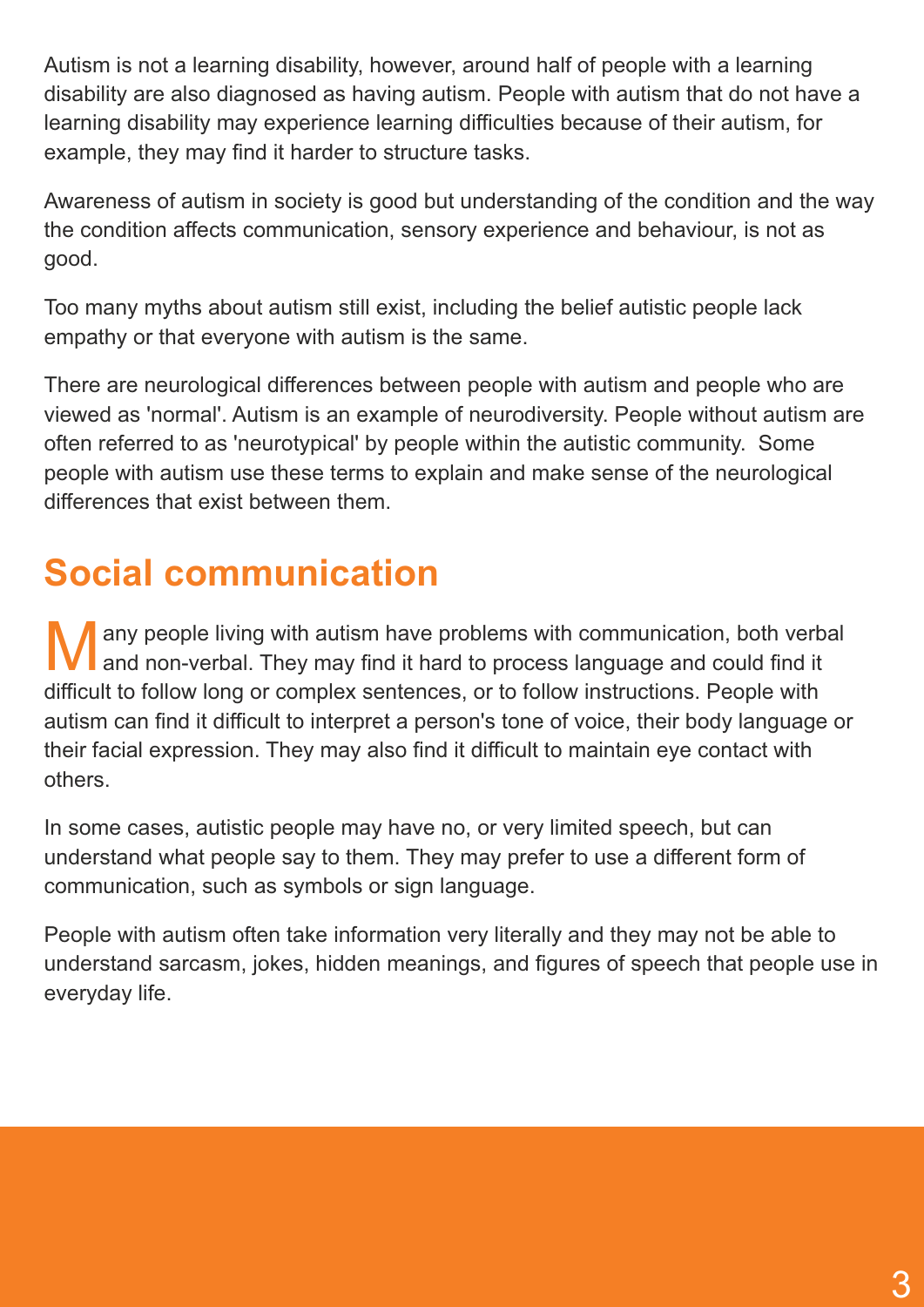## **Social interaction**

M any people living with autism have difficulty in understanding social rules and Interactions. They find it hard to recognise and understand the emotions that other people display, and find it difficult to communicate or explain their own emotions and feelings. They may also find it difficult to manage their emotions.

People with autism may appear to behave strangely or inappropriately due to the way they express feelings, emotions or needs. They may, for example, stand too close to another person, accidentally invading their personal space.

Many people with autism prefer to spend time alone or isolate themselves from others, they may not seek comfort from other people and may not show any interest in other people's opinions or interests. This can come across as rudeness, withdrawal from, or disinterest in the people they meet, making it hard for them to make and keep friends.

## **Social imagination**

P eople with autism can find it difficult to understand other people's intentions and behaviour.

They may find it difficult to imagine situations that are outside their own routine. They might find it hard to predict what will, or might happen if they are faced with change, so often limit themselves to only a small, repetitive range of activities.

Some people with autism may also have difficulty in understanding the concept of danger.

A lack of social imagination should not be confused with a lack of imagination. Many people with autism are very creative.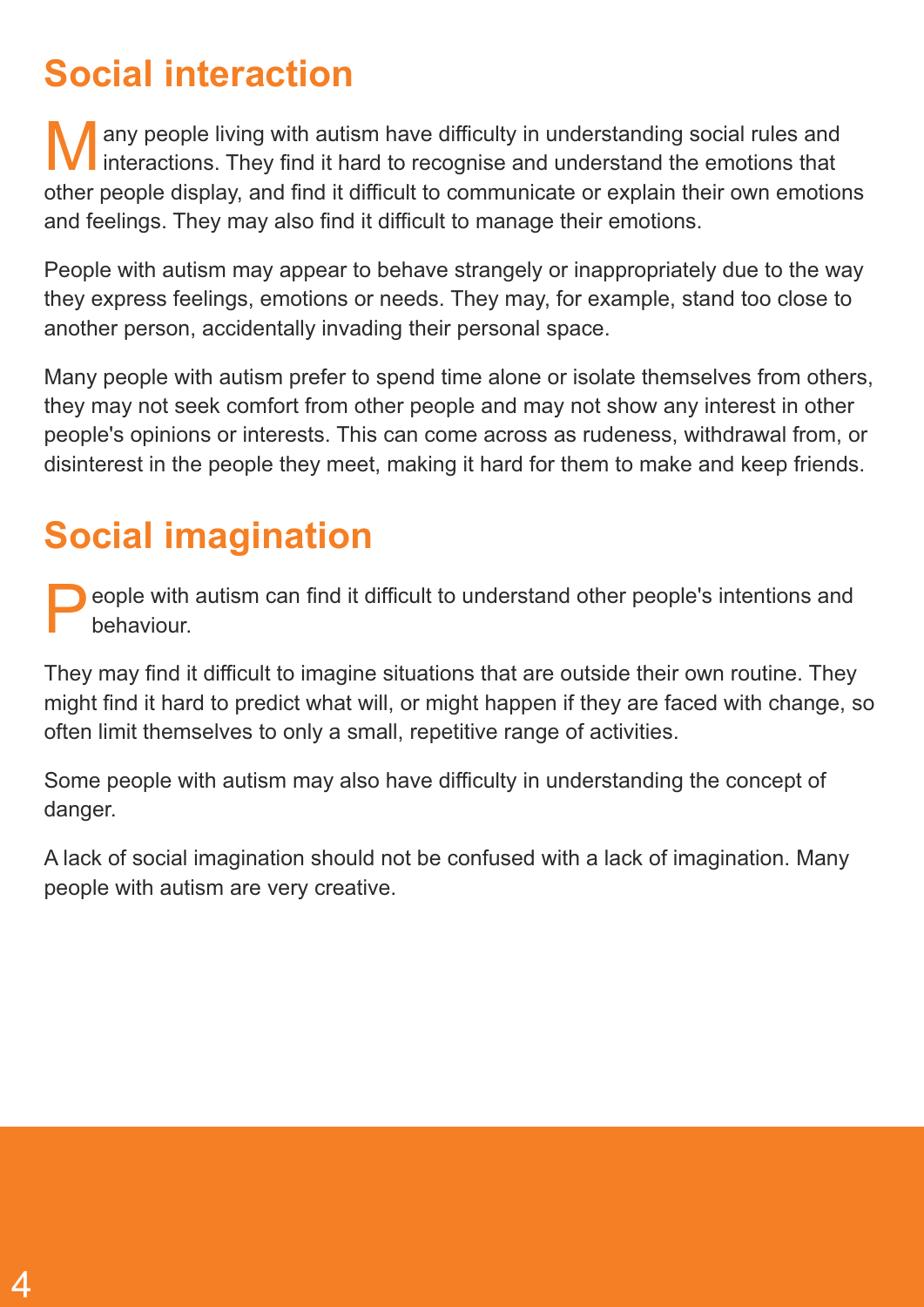## **Sensory differences**

M any people with autism have sensory differences including heightened sensitivity (hypersensitivity) or under-sensitivity (hyposensitivity) to one or more sensory stimuli for example, sound, light, textures, smells and taste. These sensitivities can also make being touched difficult and can sometimes result in sensory overload.

People with autism may also engage in stimming (self-stimulatory behaviours), as a means of helping them to feel less anxious. Examples of stimming are flapping hands and tapping fingers.

A utism is a spectrum condition, which means that people with autism have a wide **Trange of ways in which they may communicate and interact with people. They** also have differing abilities, interests and difficulties, which can vary dependent upon the environment and stressors they are currently dealing with. Autism is sometimes called a "hidden" disability because not every person with autism presents with the same or with obvious characteristics. For example, people with autism can have good eye contact, be sociable and share normal interests. This can be particularly true in women or girls who may attempt to engage in social activity more frequently than males and may try to mask their difficulties by copying the behaviour of others. Problems may only become apparent when individuals are expected to be highly flexible and tolerate a lot of environmental demands.

It is important not to generalise or stereotype the behaviours of people with autism, otherwise we may expect and/or try to predict certain behaviours, which could have a detrimental effect on people living with autism in a number of different ways.

Remember that:

 *'If you have met one person with autism you have met one person with autism'*

### **Adding value to the workplace**

P eople with autism have many different talents and skills that will add value to companies and organisations.

Some of these talents and skills include:

#### **Reliability, punctuality and loyalty**

People with autism are likely to be reliable employees and are proven to have the highest attendance rate of any other disability group within the workplace.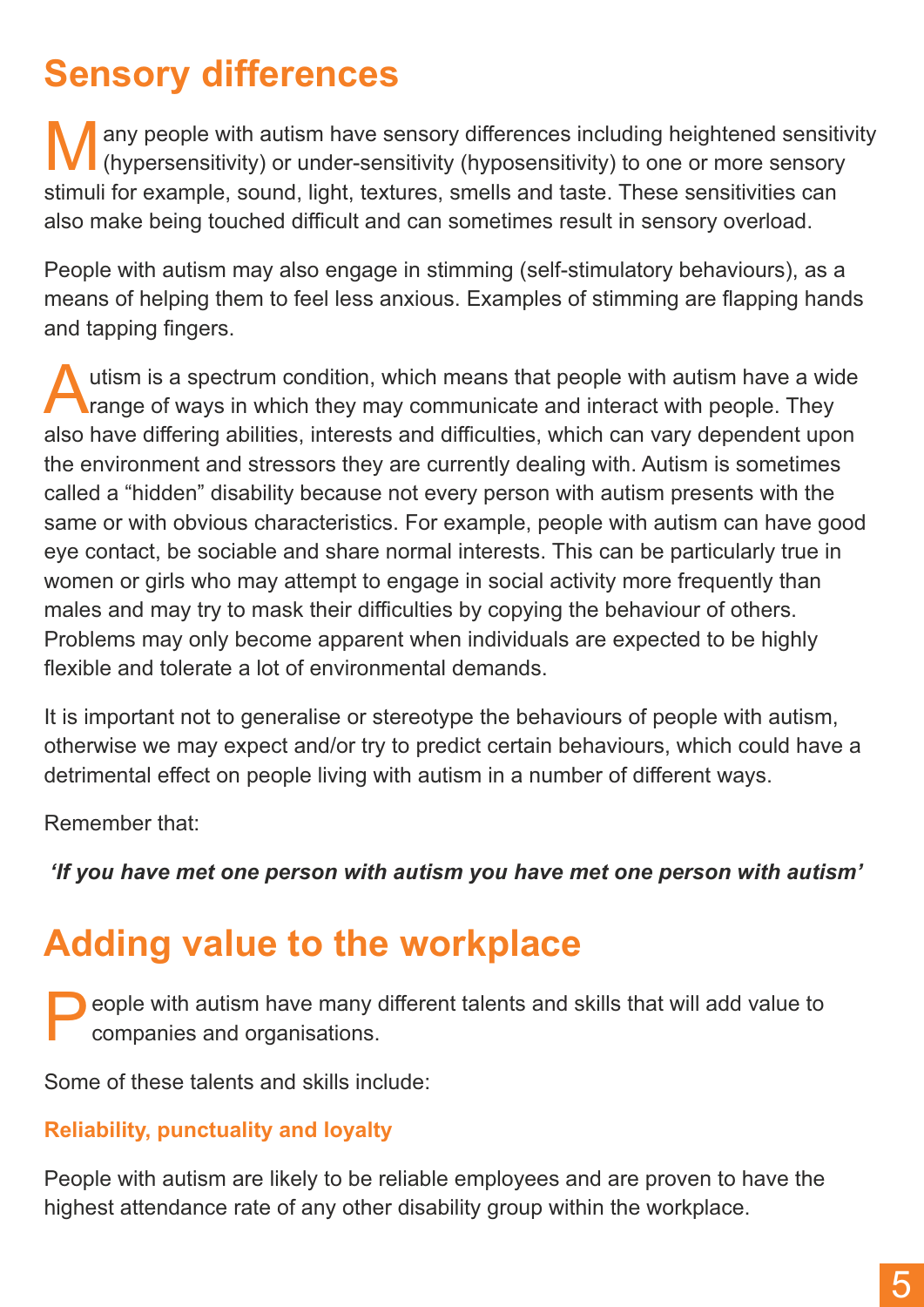Often, due to a desire to follow strict, rigid structures and routine, an employee with autism is unlikely to be late for work or deter from time limits, for example breaks and dinner hours. Once the employee becomes familiar with their role, they are likely to stay in their job as many people with autism have a high degree of loyalty.

#### **Honesty**

People with autism will often demonstrate higher degrees of honesty in the workplace than other employees. In addition, many people with autism can see areas for improvement in the work place due to their heightened level of attention to detail. This can have positive outcomes for the entire workforce.

#### **Different and creative approaches to working**

People living with autism often develop different and creative ways to carry out and complete their work. These different approaches can bring positive changes to their workplace.

Autistic people are often credited for their creative flair, making many individuals suitable for employment in a variety of fields such as photography, art, drama and design.

#### **High levels of concentration and commitment**

People on the autistic spectrum can be very committed employees and apply maximum effort to all their work. They often demonstrate high levels of concentration when focusing on specific tasks and like to see tasks through to the end.

#### **Resourcefulness and a logical way of thinking**

Autistic people are often more likely to use a logical 'step by step' approach to dealing with problems. This means that they are less likely to rush a job, or miss any of the finer details.

#### **Good working memory and knowledge around specialist areas**

People with autism can have the ability to remember and retain certain information, such as dates, statistics and facts. Many people with autism are considered to be 'experts' in their specialist areas of interest, having an in-depth knowledge or skills around the subject. This means they would be good candidates for jobs where these specialist skills and knowledge can be applied.

#### **Respectful of rules and boundaries**

Many people living with autism like structure and routine in their lives, so it is important that employers are clear about expectations and boundaries.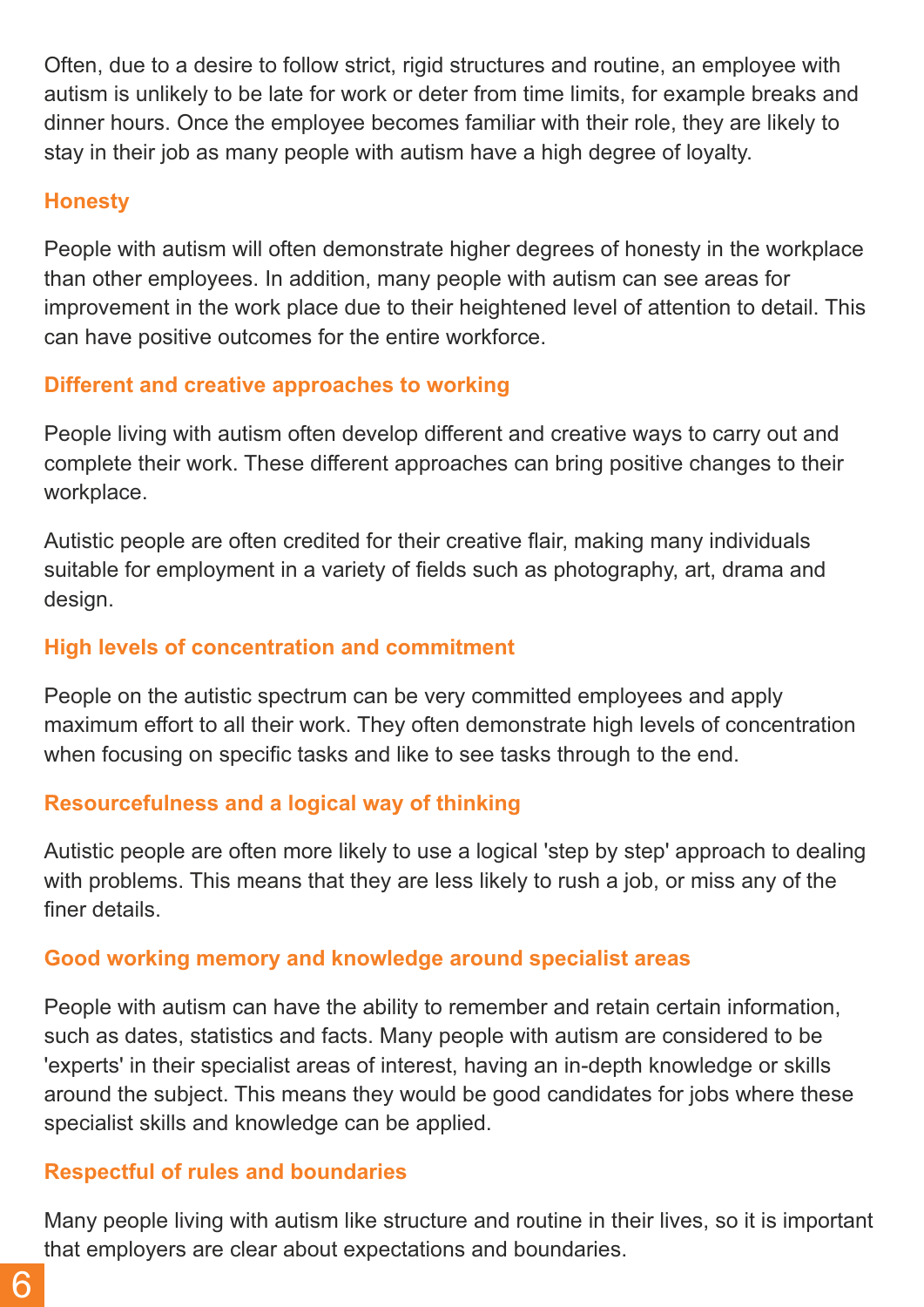The above are just a handful of reasons why people with autism can make exceptional employees in a variety of different working environments and job roles. People with autism should be recognised as 'assets' to the workforce, with skills that can be utilised.

## **Challenges and barriers in employment for people with autism**

D espite the array of skills, knowledge, qualities and attributes that many people with autism possess, the field of employment can still be full of barriers and challenges that many people struggle to overcome.

Sometimes employers do not recognise the difficulties that these barriers pose for many people with autism. This may mean that employers are unintentionally (or purposely) restricting employment opportunities for people with autism. In most cases, the barriers can be removed, or at the very least, reduced, through making 'reasonable adjustments' when necessary.

## **What are reasonable adjustments?**

Reasonable adjustments are changes to the workplace or employment process which enable disabled people carry out their job to the best of their ability. easonable adjustments are changes to the workplace or employment process,

Some examples of reasonable adjustments may include:

- Allowing a guide dog into the workplace for an employee who is visually impaired
- Enabling an employee with mobility issues to work on the ground floor
- Providing a disabled employee with a disabled parking space in the workplace car park

### **Pre-employment challenges and barriers**

For many people with autism, the barriers they face while looking for employment can be challenging. can be challenging.

Challenges can present at different stages of the pre-employment process and some of these are discussed below: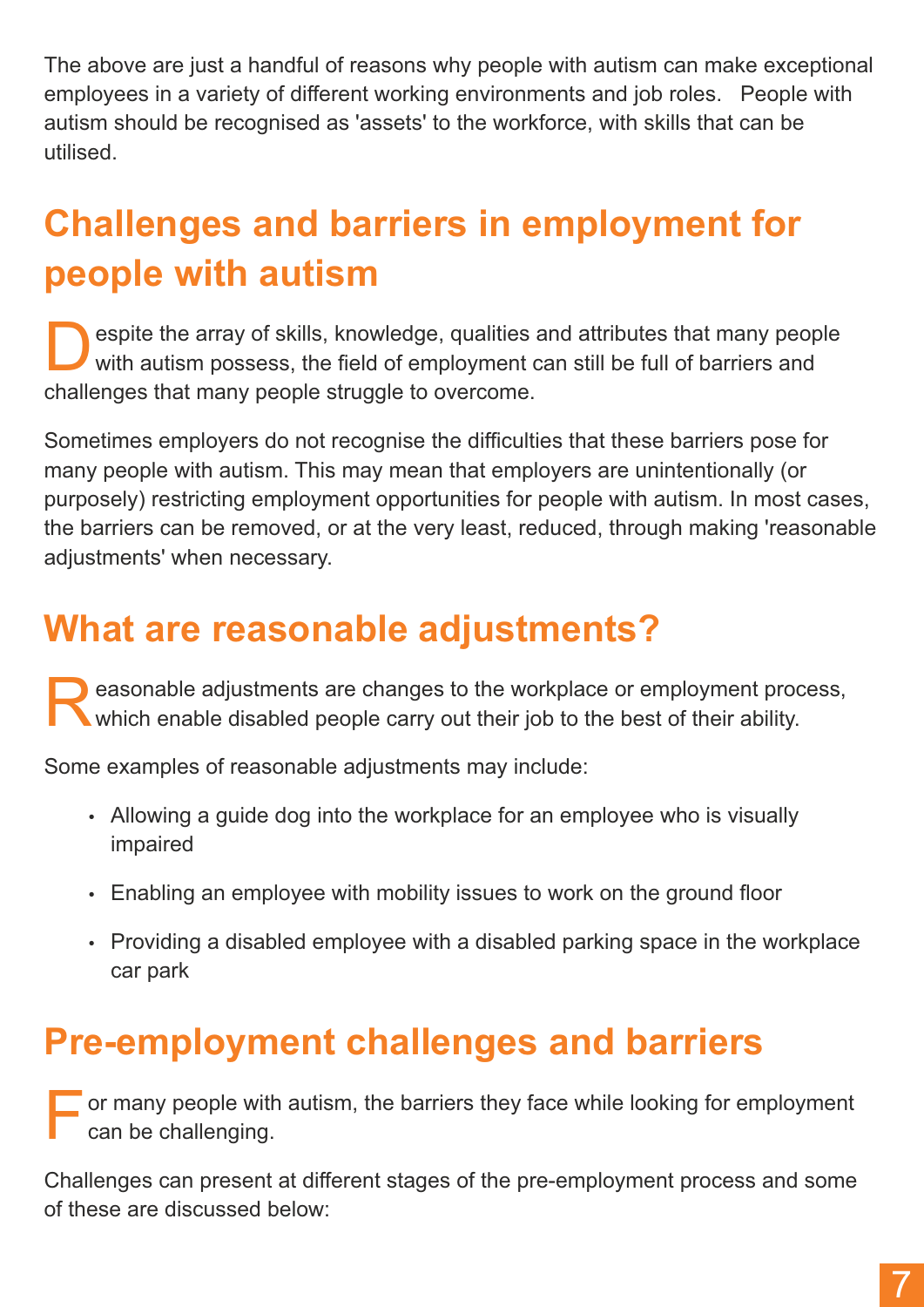#### **Finding a 'suitable' job**

Online job searches can often produce results that are misleading for people with autism, making it difficult for them to know whether the job is suitable. In addition, if information is vague. For example, withholding the name of the organisation, working hours or salary, it can be very off-putting as it could create uncertainty.

#### **What can you do?**

- Make information easy to understand, including as much information about the job role, organisation, salary and working hours as possible. This should be backed up with a clear job description, including the responsibilities and duties a person will be expected to fulfil, as well as the skills and qualifications a person should have.
- Avoid the use of 'desirable' criteria as these can be unclear for people with autism.
- When advertising, use key words that are associated with the field of employment the job is in.
- When re-uploading job adverts, clearly state when and where the original advert was displayed.

## **Disclosing their autism diagnosis**

- F or a person with autism, the idea of telling the employer about their diagnosis can be extremely daunting. Some of the common reasons for this include:
	- Not knowing how an employer will react to the information
	- Being unsure whether it may lead to discrimination and prejudice
	- Not knowing whether it will reduce their chances of getting the job
	- Being uncertain about what stage they should tell them, eg on the application or at interview.

Some employers will have a limited awareness of what autism is, or may have negative assumptions about autism in the workplace.

Many people with autism have had negative experiences with employers and employment, including discrimination, prejudice and bullying, so may feel cautious about going into work again.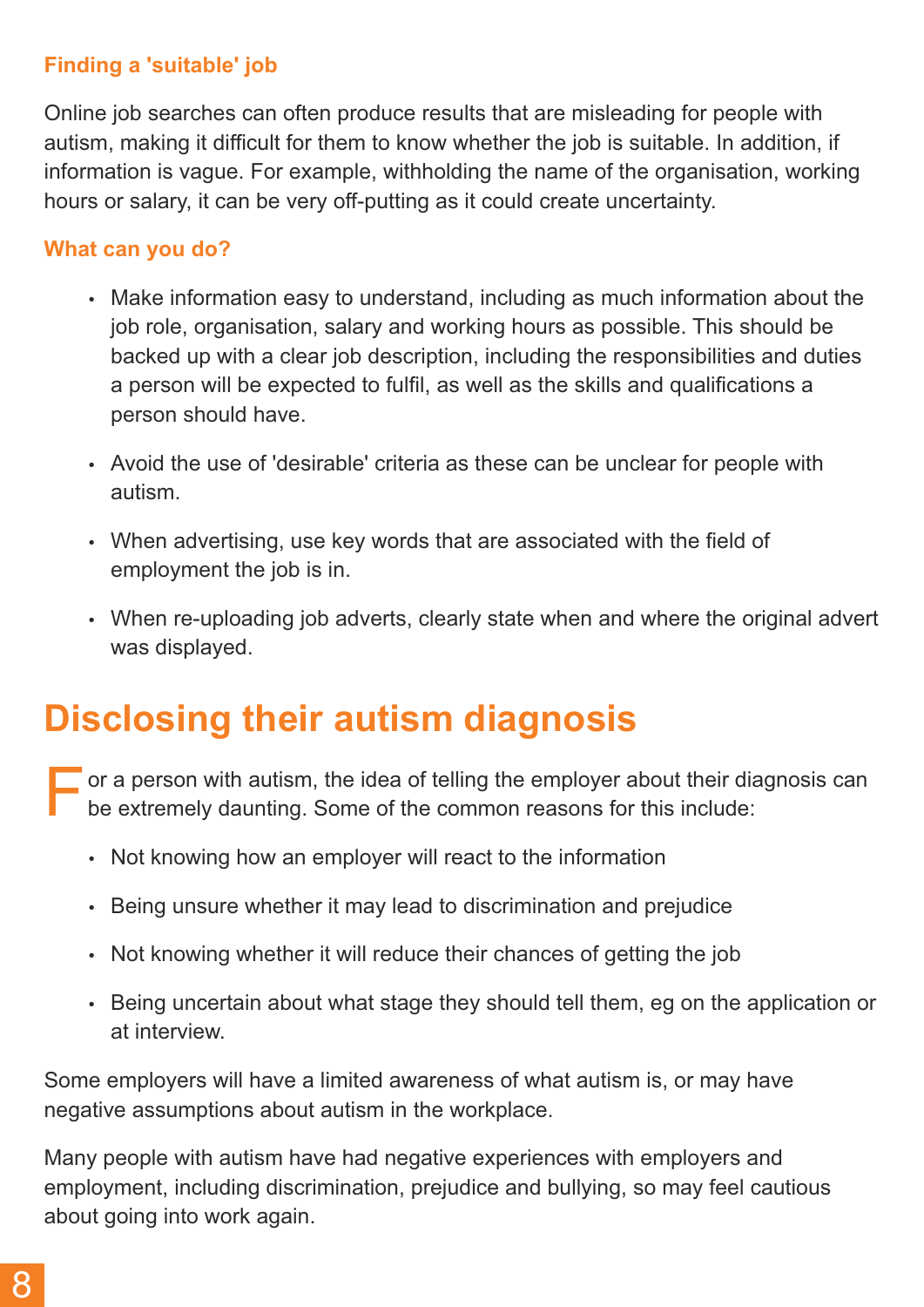The Equality Act (2010) aims to take steps to remove, reduce or prevent the obstacles disabled workers and job seekers encounter. Employers have a legal obligation to make 'reasonable adjustments' when required.

#### **What can we do?**

- State in job adverts that applications are welcomed from people with disabilities
- Become part of the 'two ticks' employment scheme endorsed by Job Centre Plus (this demonstrates a commitment to ensuring that disabled people are treated fairly and equally in employment)
- State employers credentials in relation to autism and/or disability; for example, whether employees and employers undertake mandatory autism awareness training, disability awareness training, equality and diversity training.



## **Job applications**

Job applications can present difficulties people with autism as the information<br>required may appear unclear. For example, application forms may require people ob applications can present difficulties people with autism as the information to provide 'additional information' or 'other relevant information', in addition to the expected 'personal details', 'educational background' 'employment history'.

"Filling in an application form can be a daunting prospect for most individuals, but especially for those with an ASD. So many boxes to tick and fill in, so many questions asking this, that and the other, and so much information to digest from job specifications to person specifications and more. All this information can overwhelm an individual on the spectrum and leave them feeling disheartened and feeling unable to fill the form in to the maximum of their ability" (Person living with autism) 9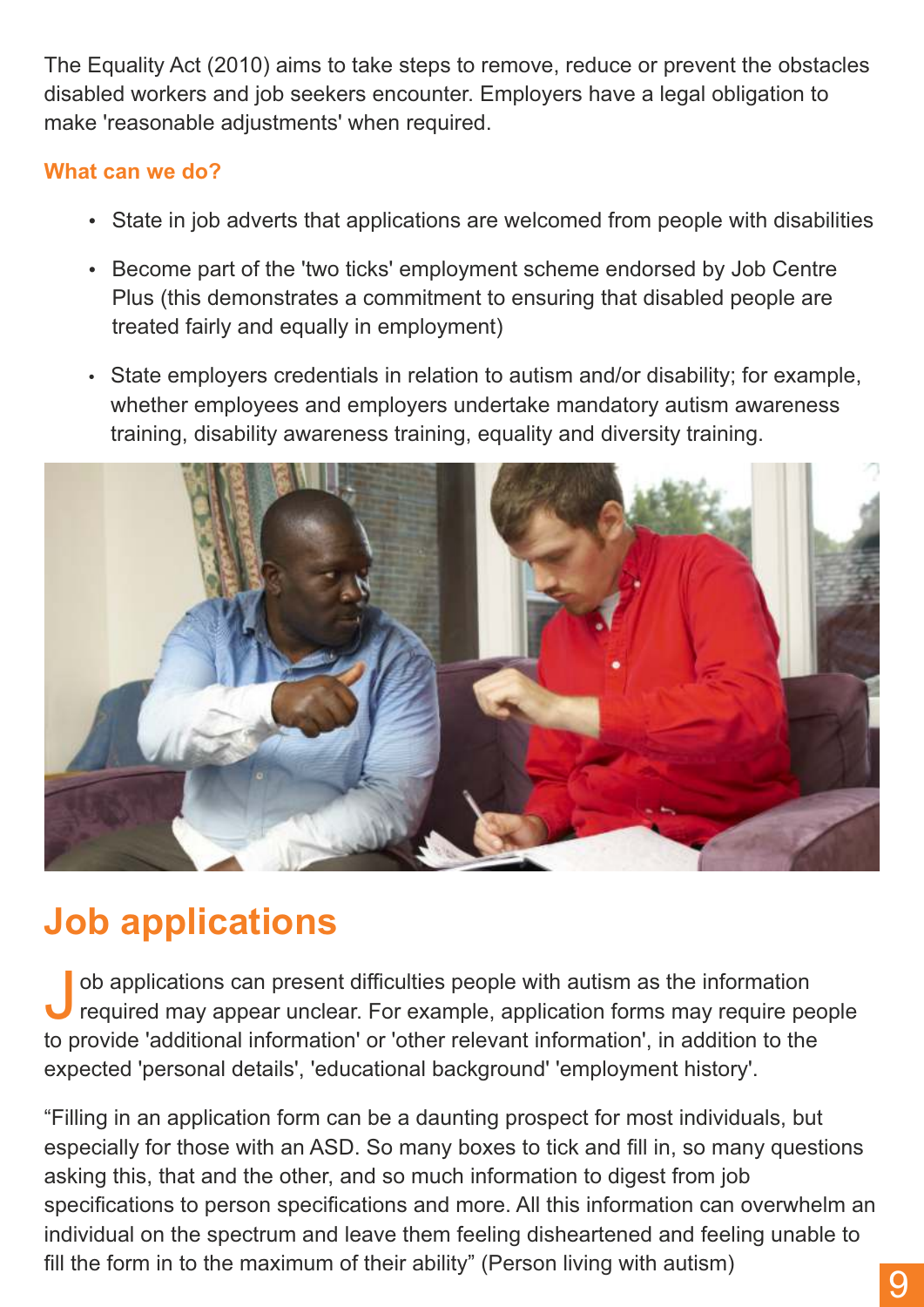Many people with autism who have not been employed before can find it difficult to explain 'gaps in employment'. Those who have been in employment but have had their employment terminated for some reason, can find it difficult to answer questions such as 'reasons for leaving'.

Sometimes job applications have short deadlines for application. This can make applying difficult for people with autism who find processing questions and making sense of what is required a challenge.

Some organisations still use application tools such as psychometric tests or personality tests. These are often unclear and people are not given much information and guidance about how to complete them. The strict time limits under which the tests need to be completed can also be challenging.

#### **What can we do?**

- Be clear about how much information you want; for example, rather than asking an applicant to 'please write a summary of why you think you are the right candidate for the job', consider asking 'please write 2-3 paragraphs about why you think you are the right candidate for the job'.
- Be specific about what you expect the candidate to write in their answers; for example, instead of asking 'what skills do you have that would make you suitable for this role?' consider using, 'we are looking for an individual who is able to work independently, using their initiative to complete tasks in addition to working effectively as part of a team. Please give us an example of a time when you have used your initiative when working independently and a time when you have worked effectively as part of a team'.
- Ensure that there is a reasonable amount of time between the advert being published and the closing date for applications. It may be useful to allow candidates to save any progress they have made on their application as they progress, to allow them to complete the application form over a period of time.
- Avoid using small size fonts or colours which may trigger sensory difficulties for people with autism. It may be useful to produce an 'easy read' version of the application form, or a visual version which includes pictures to help explain questions.
- Avoid psychometric testing and personality testing wherever possible; if necessary, ask direct questions about a canidate's personality in the body of the application form.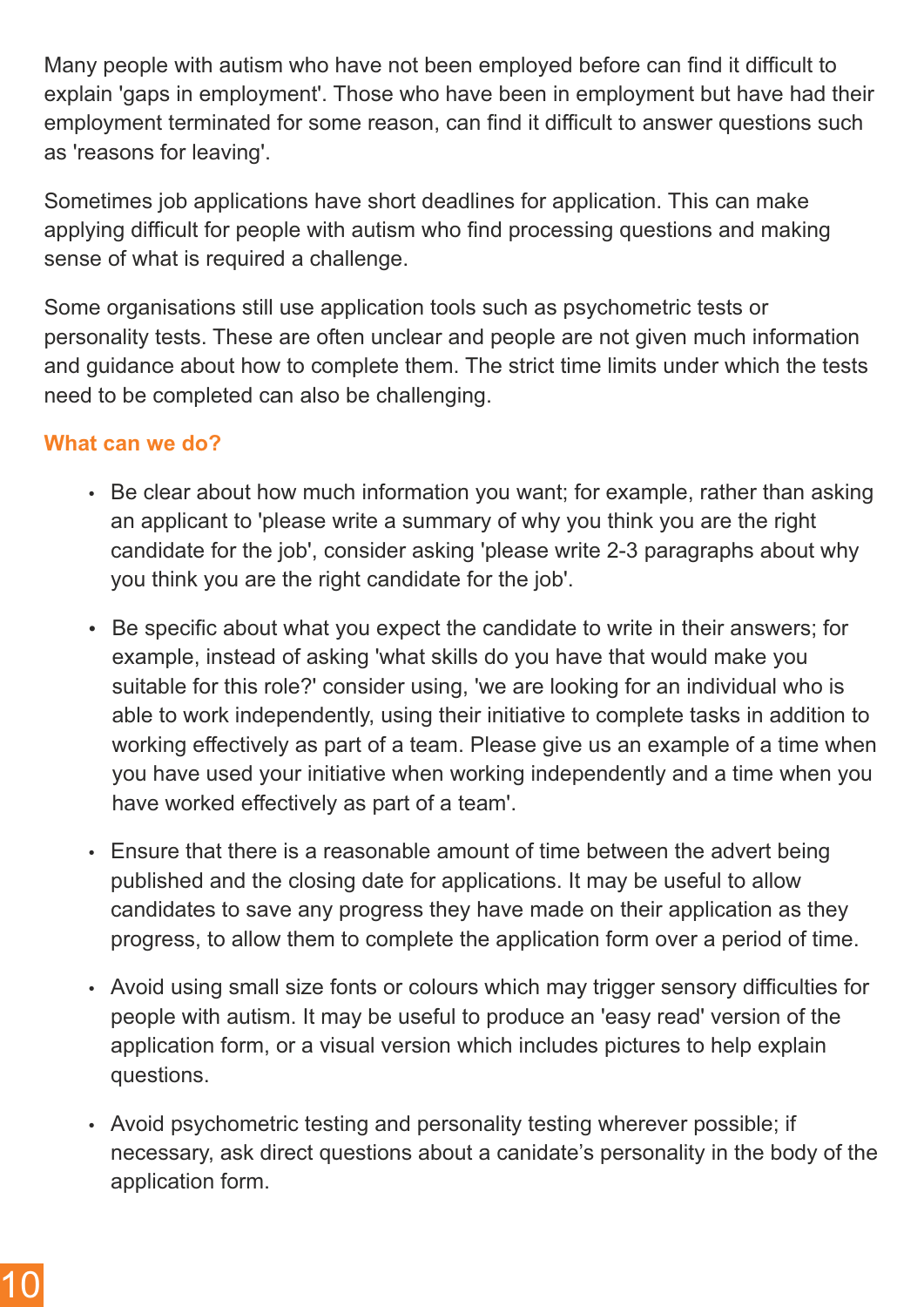

### **Interviews**

T he idea of attending a job interview is something that most people find quite daunting. It is extremely difficult to anticipate the kind of questions which may be asked, or even the format of the interview. This uncertainty can be particularly distressing for people with autism.

These might include:

- Who is going to be interviewing me?
- What is the environment going to be like?
- How many people are going to be interviewing me?
- Is the interview formal or informal?
- What if I can't find where I am supposed to be going?
- What am I supposed to wear to the interview?
- How long will be the interview last for?
- Will I be expected to complete any tests?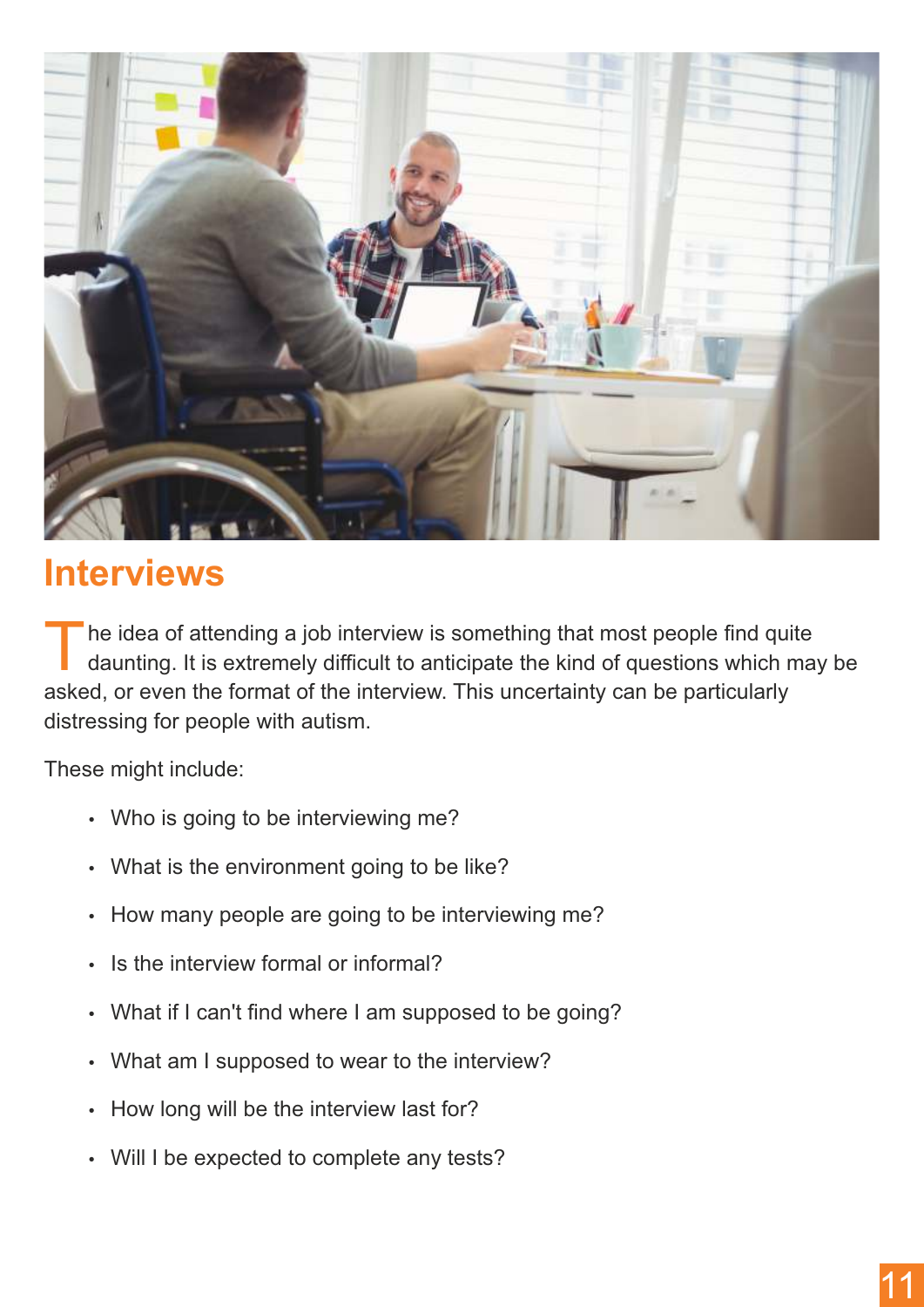The interview process relies on a person's ability to show their social and communication skills in a way that will enable a candidate to promote themselves as the right candidate for the job.

*"Another problem area is that of eye contact and non - verbal communication. Merely looking at someone with Asperger's after asking a question may very well not elicit any response and give the impression that the interviewee is rude or does not understand that there is more information wanted by the interviewer. This is far from the case and some communication prior to the interview by both parties has the potential to resolve any embarrassing situations." (Person living with autism)*

It may be difficult for a person with autism to portray their skill sets to an employer, as the interviewing process itself can be challenging. Interviewees are expected to display certain accepted forms of social and communication behaviours which may not be possible for someone with autism. Examples of areas of difficulty for some people with autism may include:

- Reading an interviewers body language and displaying 'appropriate' body language in the interview setting
- Maintaining eye contact with interviewers
- Initiating conversation with interviewers
- Anticipating how much information is required for each question
- Picking up the interviewers verbal and non-verbal cues
- Engaging in formalities e.g. handshaking, appropriate tone of voice
- Answering indirect and hypothetical scenario-based questions

Awaiting the outcome of an interview can also be very stressful for someone with autism. This can feel even more stressful if an employer has not been clear about 'what happens next' and can lead to unanswered questions for the candidate, such as:

- When will I find out if I have been successful?
- What happens if I haven't been successful, will I find out why?
- If I am successful, when will I start?
- What will I be expected to do next before I can start my job?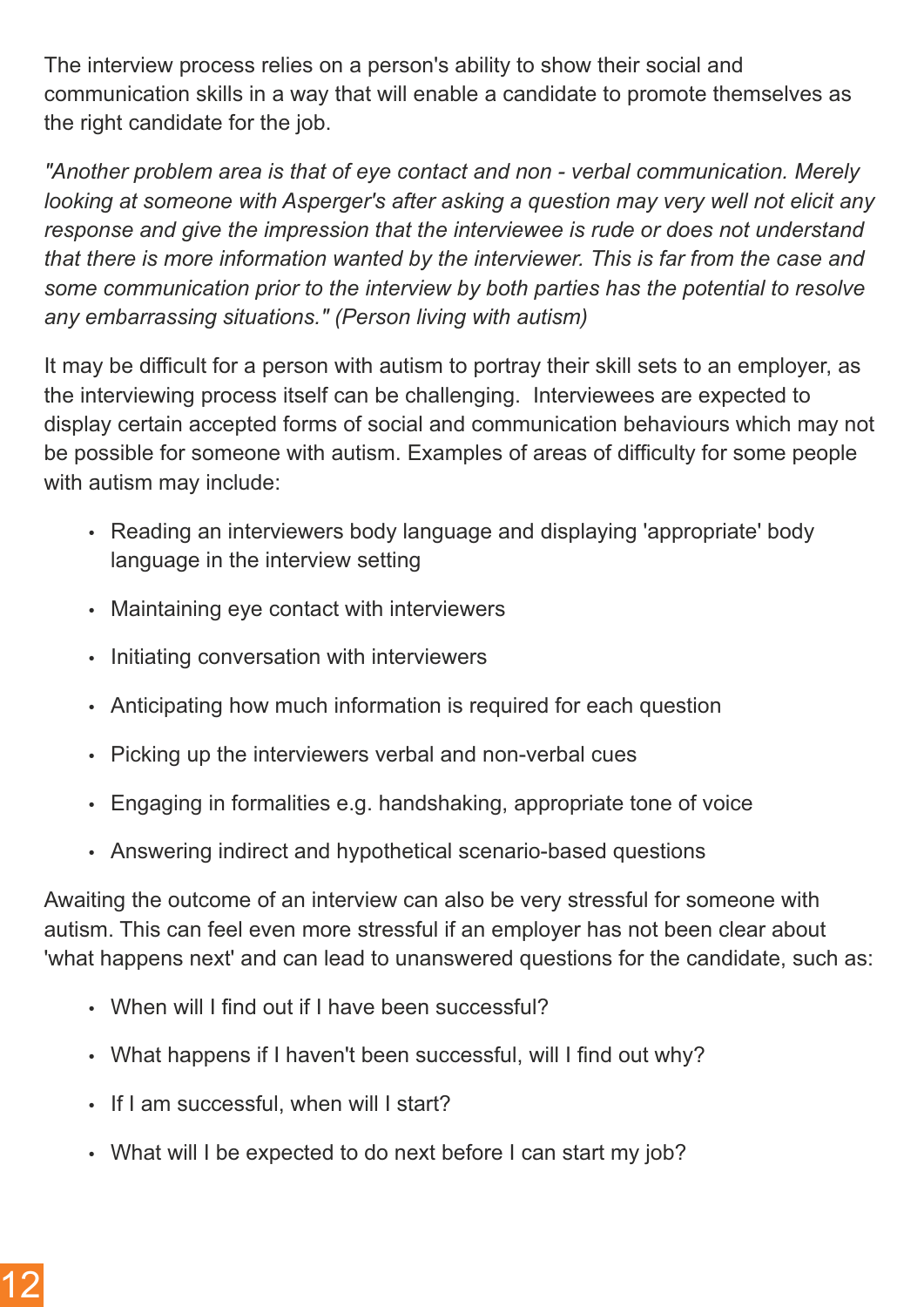#### **What can we do prior to the interview?**

- Be clear about what kind of interview style they will have; for example, is it a formal or group interview and will a presentation be required?
- Consider whether adjustments can be made, or whether an alternative format could be considered; for example, a work based trial may be a better option for someone who finds it difficult to sell their skills and abilities through communication
- Include as much information as possible about the location of the interview, the environment in which the interview will take place, what candidates are expected to wear, how long the interview is expected to last and if any tests are included
- Provide candidates with materials that may help them to prepare for the interview, such as copies of the company aims and values
- Try to make sure that the interviewer is known to the applicant
- Be prepared to make alterations to the interview environment if necessary; for example provide a fan if the room is particularly warm and the candidate has sensory difficulties around temperature.

#### **What can we do during the interview?**

- Avoid gestures such as shaking hands unless initiated by the applicant
- Avoid open ended questions and try to be as specific as possible when asking questions to give candidates a better idea of what information is required
- Avoid hypothetical questions, instead ask questions about a person's past experiences so that they have a basis for their answer
- Give the candidate the option to have a supporter present
- Allow enough time for the person to process information and questions in the interview
- Be prepared to reword questions if necessary, for clarity.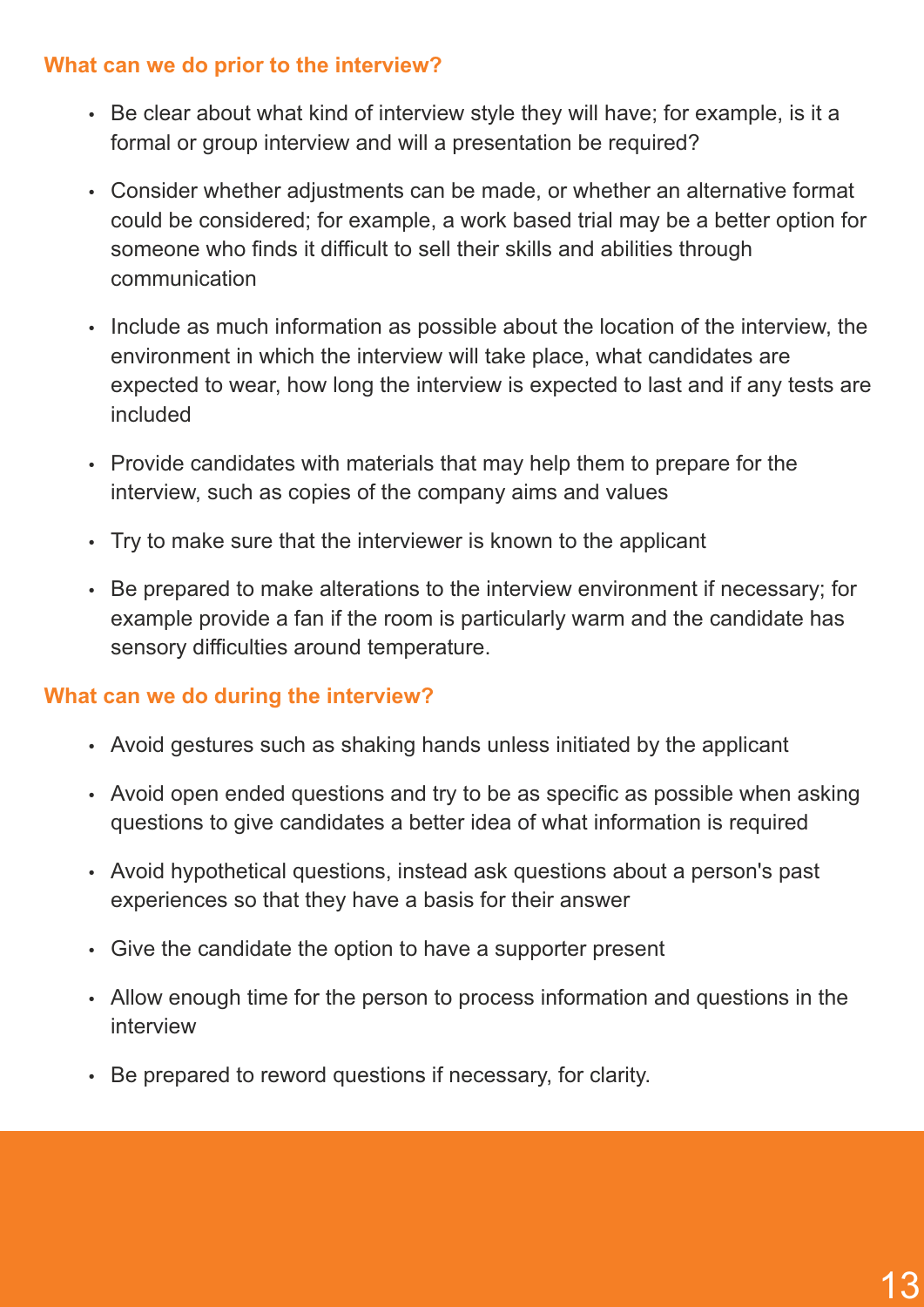#### **What can we do post-interview?**

- Make sure you are consistent if you tell an applicant you will let them know the outcome by the end of the week, you need fulfil this promise.
- If candidates have not been successful, always offer feedback on why.
- If candidates have been successful, be clear about what is expected of them next; for example about providing references and completing an induction programme.

### **Challenges and barriers once in employment**

Success at the application and interview stages alone may not be enough to reassure a person with autism that they have the skills, knowledge and **P** reassure a person with autism that they have the skills, knowledge and experience to do the job. They will face other challenges and barriers within the working environment. This section outlines some of the difficulties that employees with autism may experience.

#### **Induction**

For a person living with autism, being told that they have been successful in securing a job can be both an empowering and overwhelming experience. Before starting any job, it is likely that the person will have to complete a variety of formalities. This may include signing contracts, completing forms, providing bank details for payment, background checks and requests for references. If these processes have not been explained fully, these tasks can be stressful.

After successfully securing the job, the employee may have many questions and uncertainties, which can cause significant anxiety.

Examples of the questions a new employee may have include:

- What are my colleagues like?
- Where am I going to be working and what environment will I be working in?
- What will my working hours be?
- What is the dress code?
- $\cdot$  How long will I get for breaks?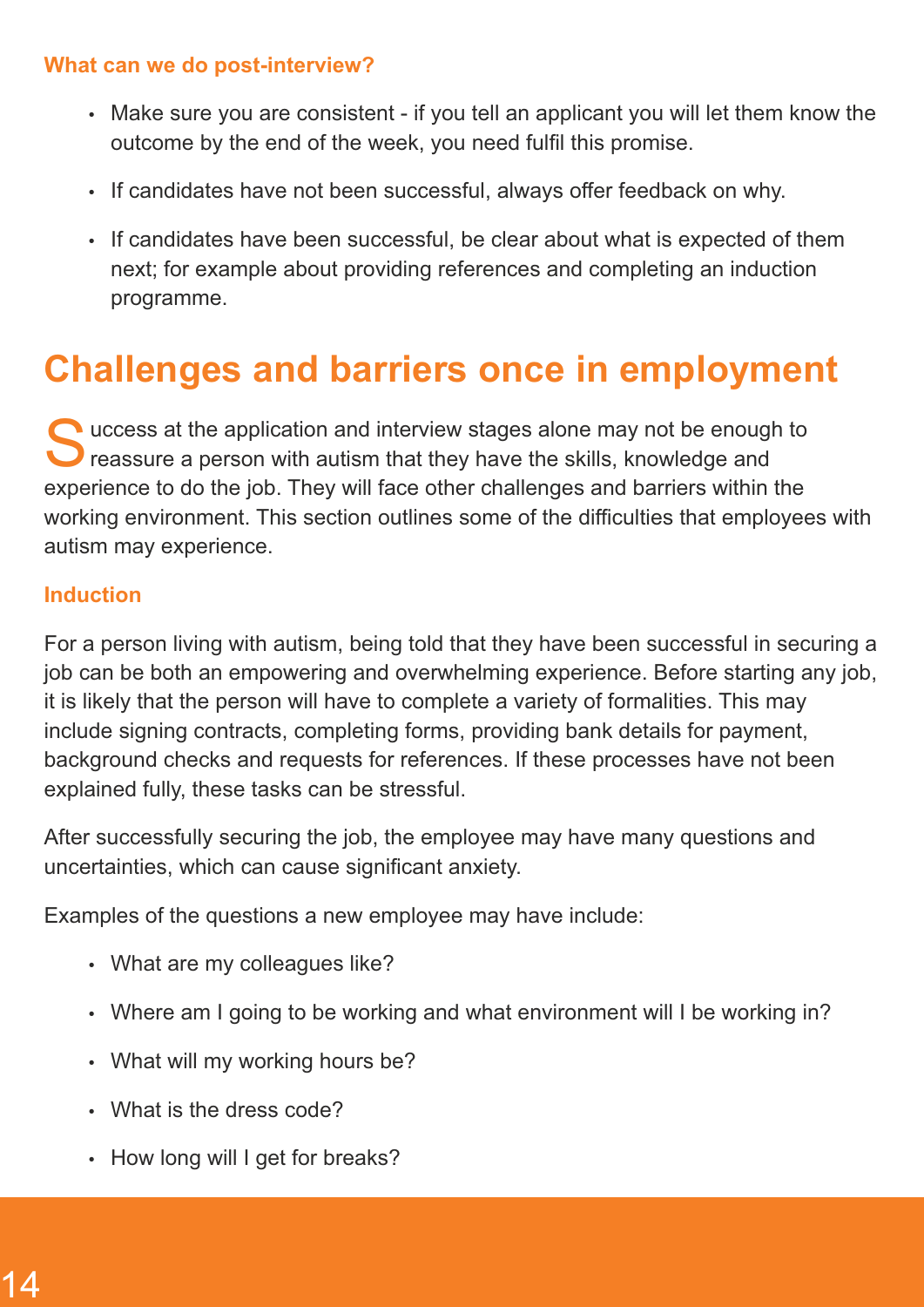#### **What can we do?**

- Be clear about 'what happens next' and provide clear quidelines about how to complete the next steps. Ensure that deadlines allow enough time to be completed.
- Try to provide as much information about what a person can expect in their new job role, including information about working hours, location of work, parking and any other key information.
- Offer the person the opportunity to visit the workplace prior to starting the job; this may involve introducing them to the team they will be working with, and where they will be expected to work. This will enable the new employee to understand what is expected of them, and allow the employer to make any necessary adjustments prior to the start of employment.

#### **Settling in to a new role**

Like everybody else, settling in to a new job role can take time; we all need time to adjust to new tasks and responsibilities and to get used to office routines and dynamics.

It is important that the person feels welcomed as part of the team and that any adjustments that have been previously identified have been made. This ensures that any potential barriers or challenges can be avoided, or at least reduced.

For people with autism, it is important that instructions are given in their preferred method of communication. Some people may prefer spoken instructions, whilst others may want instructions to be in writing. It is important that instructions are clear and concise. It may be necessary to provide each instruction separately to enable the person to process information and complete what is expected of them in a 'step by step' way. For some, a physical demonstration of how to complete a task may be the best way to communicate requirements and instructions.

*"I worked in accountancy for 22 years and often found that my choices were limited due to clumsiness and poor spelling. Some of the difficulties I found were particularly around not being understood, not having enough time to complete tasks and dealing with conflicting demands. I found work overwhelming and the overall impression I got was that I did not matter, only as a cog in a machine"* - (Person living with autism)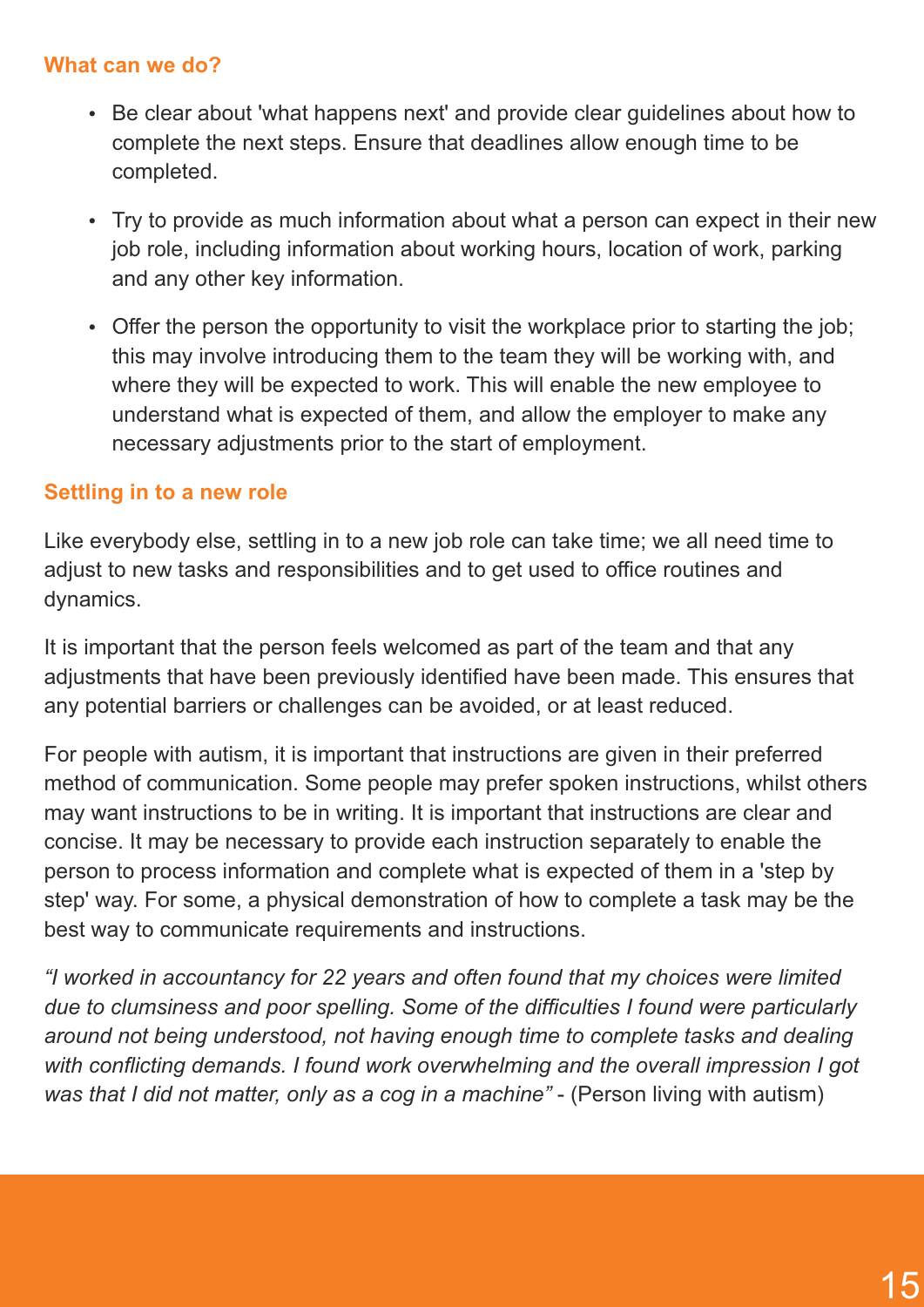It is also important to realise that the social norms of the workplace may present difficulties for employees with autism. People are expected to engage with other employees and participate in social interaction. This may be challenging for people living with autism and it is important that other employees respect this. Social rules are taken for granted in the workplace but may be unclear for people with autism; for example seeing another employee making a drink at a time that is not a regular break time may be confusing for a person with autism, and they may think this is unacceptable behaviour. It is important that these situations are anticipated as far as possible and fully explained.

#### **What can we do?**

- Identify preferred methods of communication and develop a plan for delivering instructions, managing and prioritising tasks and general communication.
- Assign a mentor to provide guidance and support to the employee so that they have a person they can go to when experiencing problems.
- Ask employees to produce personal profiles of themselves, explaining what their role is and a bit of information about themselves.
- Identify clear guidelines on 'what is acceptable' and 'what is not acceptable' during the work day; for example, whether it is acceptable to make a coffee and take it back to your desk whilst you carry on working or not, or whether it is acceptable to go across the road and get a coffee and take an unauthorised break.

### **Workplace environment**

F or many people with autism, it can be their working environment that can causes anxiety, rather than the tasks and responsibilities associated with their job roles.

People with autism may experience sensory differences which may be hard to accommodate in the working environment. Noise, lighting, temperature and colours can all result in sensory overload, causing significant anxiety and distress, and potentially preventing the person from doing their job.

For example, a person is expected to work in a communal office space may find this environment busy and noisy; this may affect their ability to concentrate on a given task and cause stress and anxiety. It may be more beneficial for the person to work in a quieter area of the workplace, where staff members are familiar and noise levels are stable.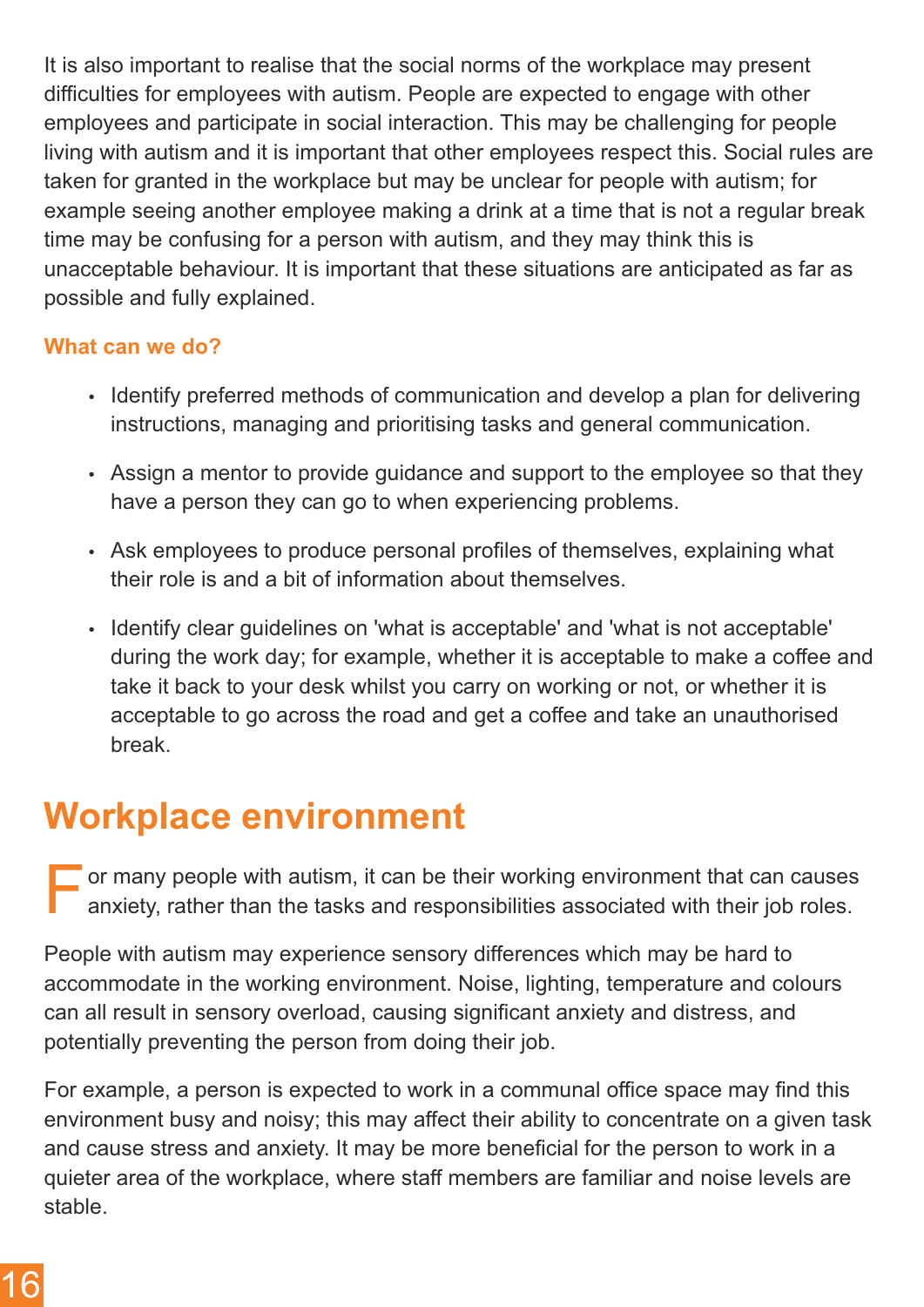*"I need to have a manager who is proactive in looking out for my needs. I have this at the charity shop where I volunteer, and it makes a massive difference. For example, if things are busy and noisy she assigns me work somewhere quieter. And she checks that I'm OK from time to time. I may not be able to seek someone out to tell them I'm finding things hard, so this is vital"* - (Person living with autism)

The workplace can be constantly changing. Many people with autism need structure and routine in their daily lives, including the workplace. Unplanned changes or changes which occur without warning should be minimised as far as possible. It may be helpful for an employer to accompany an employee with autism on a visit to new office premises prior to any move. This will give the employee time to adapt and plan their approach to their new working conditions.

*"Sometimes the most damaging problem with issues of communication are assuming the level of natural ability an autistic person has and that they can adopt this behaviour for different situations. When it is assumed that because a person appears to be Neurotypical and can function just like everybody else does, this leads to the assumption that they are like everybody else and can communicate much the same as a Neurotypical person. Whilst there are many instances when this does occur, this is because in the main the autistic person has either prepared for this situation well in advance or has been through this situation many times before and has a prepared knowledge and expectation of what will happen. It is when this changes unexpectedly and the changes are not noted in advance to the Autistic person or if the situation is new in content and environment, that this can cause problems for them in new or unprepared for situations"* - (Person living with autism)

#### **What can we do?**

- Work with the person to find out what their difficulties are and look for ways for overcoming or reducing these; for example, provide a fan for an employee with sensory difficulties associated with heat.
- Prepare people for change and unpredictable situations in advance; for example, explain or demonstrate what they will be required to do to evacuate the building in the event of a fire.

#### **Providing feedback and reviewing performance**

Providing feedback to employees and reviewing their performance is a standard and expected aspect of all employees' employment. For many people with autism, this is particularly important.

If a person with autism is not given feedback about their performance, it may cause them to feel anxious. Issues relating to self-esteem and confidence may leave the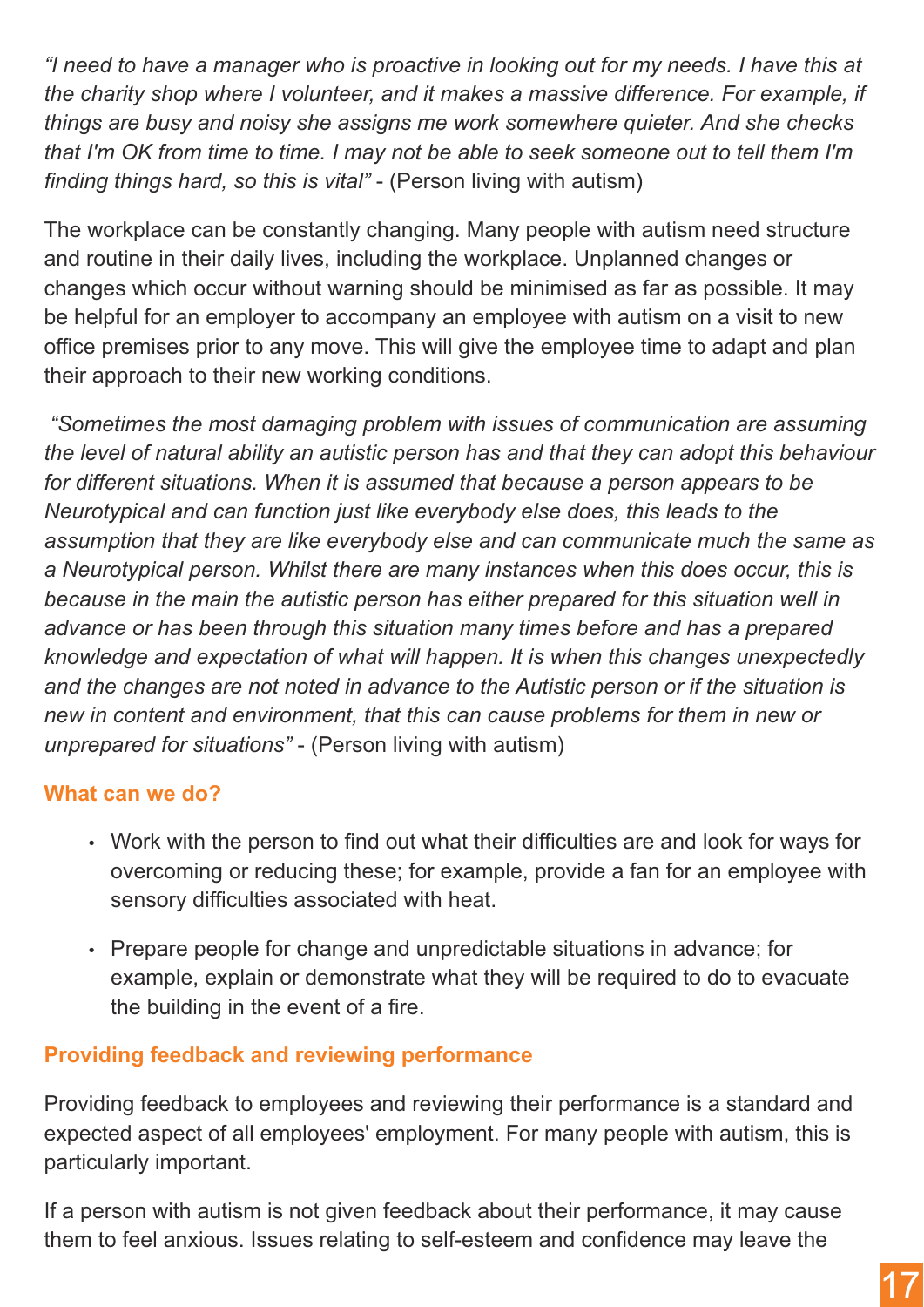person feeling like they are not doing the job properly. It is important to reassure them that they are managing the work and doing a good job, if this is the case.

On the other hand, an employee with autism may experience work-based problems or difficulties, and they may not feel confident in seeking help or talking to others about their concerns. It is important that a person with autism is encouraged to discuss any concerns they might have. It is important to review performance and provide feedback regularly to make sure that any potential issues are addressed quickly and support can be offered. This may need to be offered more frequently than to other employees.

Feedback will need to be sensitive, direct, constructive and understood. If an issue has arisen in relation to performance, it is important that this is dealt with promptly but clearly. It is essential that employers do not assume that any issues will be resolved automatically after discussing these with the employees, but rather, provide support and guidance in order to do this. People with autism often require clear guidelines and instructions about how to overcome difficulties. For example, if the issue is that tasks are not being completed quickly enough, an employee could develop an action plan with the person to address this. An employer's response could be:-

'The quality of your work is good and we appreciate your commitment to completing tasks to the best of your ability. However, in order for us to meet targets as a company, it is important that we are able to complete tasks in a set timescale. For example, X task needs to be completed in Y amount of time for us to do this. In order for you to manage your time effectively we can work together to identify strategies which will help you to do this. What have you done in the past to help you with prioritising your time effectively?'

#### **What can we do?**

- Make sure that employees understand what to expect and what the purpose of the review process is
- Make sure that performance reviews are planned in advance to help the employee to prepare for these meetings
- Try to make sure that the same person is responsible for doing all performance reviews to maintain consistency
- Ensure that employees understand policies and procedures, for example annual leave and sickness policies
- Make sure that the person knows who to go to should they have any problems in between performance reviews, making sure that a 'chain of command' is outlined, for example senior manager, team manager, team leader, employees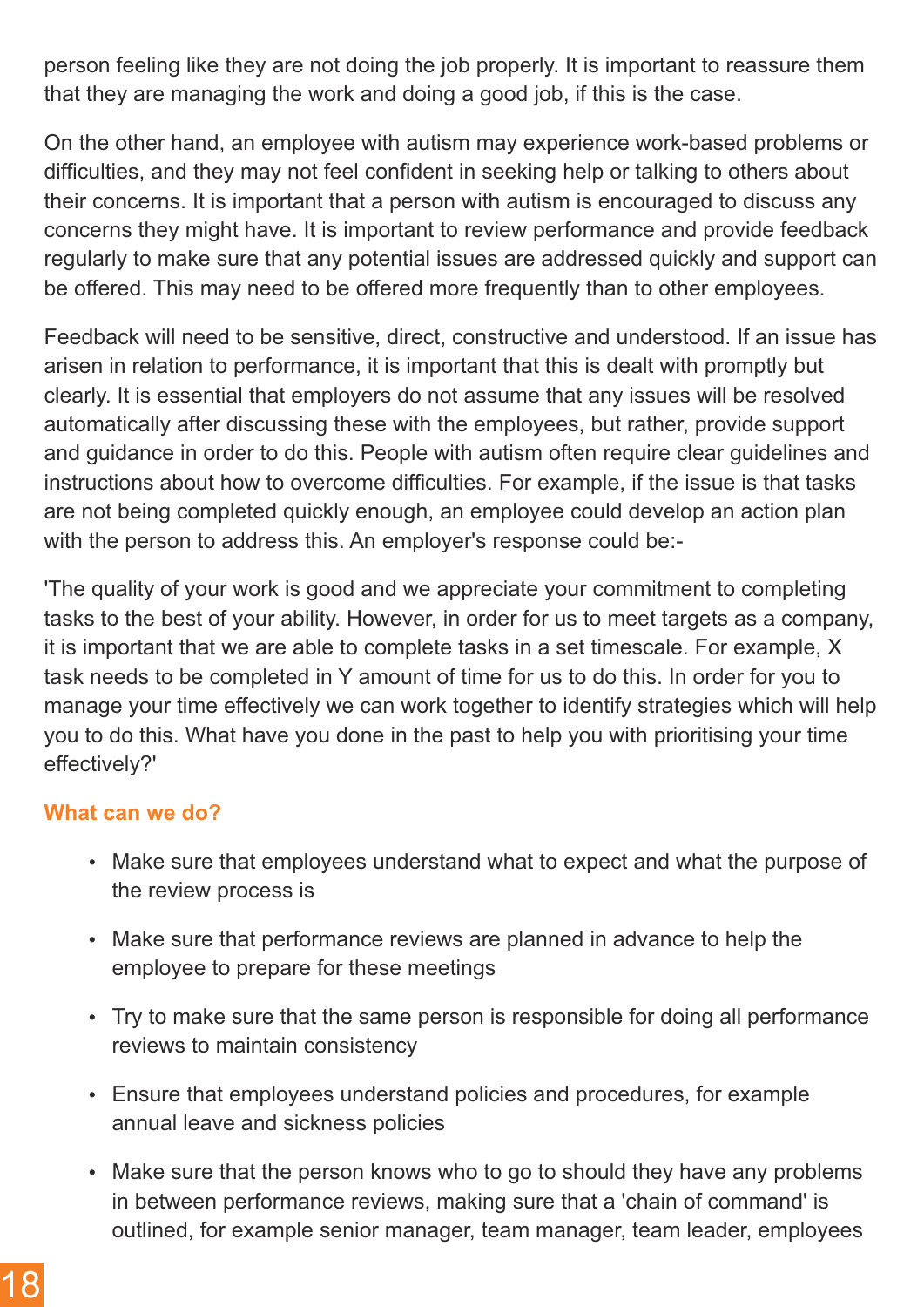• Identify resources that can be used to improve performance, for example daily planners and timetables could be used to manage time and tasks effectively.

#### **Lack of understanding and raising awareness**

A lack of understanding of autism in the workplace can cause difficulties for people with autism. People may be less likely to disclose their diagnosis of autism if they believe that their condition will not be understood by other employees. Many people with autism have been victims of prejudice and discrimination in previous employment due to a lack of understanding.

Autism is often referred to as a 'hidden disability' and without the knowledge of the condition or willingness to try and understand how an employee's autism affects them; employees do not often receive the support they need from others.

To help raise awareness and understanding, employers can provide autism awareness training and general disability awareness training. In addition, managers could attend diversity events in their local and extended communities to increase their understanding of disabilities and share this information with the rest of the workforce. Having a disabled employees network and a nominated 'disability champion' could improve the workplace for all employees in addition to promoting equality and diversity.

It is also important that employers and employees are aware of the rights and responsibilities of people with autism, to ensure that these are recognised in the workplace. Employers should make positive adjustments and changes in a meaningful way to allow the person with autism to carry out their job.

*"I have had some problems with some managers not understanding my condition, including some who think it is 'fake'. There are some who believe the social model of disability and others who are only interested in the medical model, and even some who doubt that I have a diagnosis at all. As mine [autism] is a so called 'hidden impairment' my managers are unsure as to how to deal with it legally and make reasonable adjustments. I work in a 500 person call centre and have problems with noise which makes it difficult for them to make changes. Some think I'm a problem, they don't know what to do with me and so think they should get rid of me. However, some managers are good with me and display appropriate behaviours. My employers are accessing some awareness training soon and I am hoping that this will help to improve my situation" -* (Person living with autism)*.*

#### **What can we do?**

- Identify and regularly review training opportunities available to employees
- Ensure that employees are aware of autism and, if appropriate, the support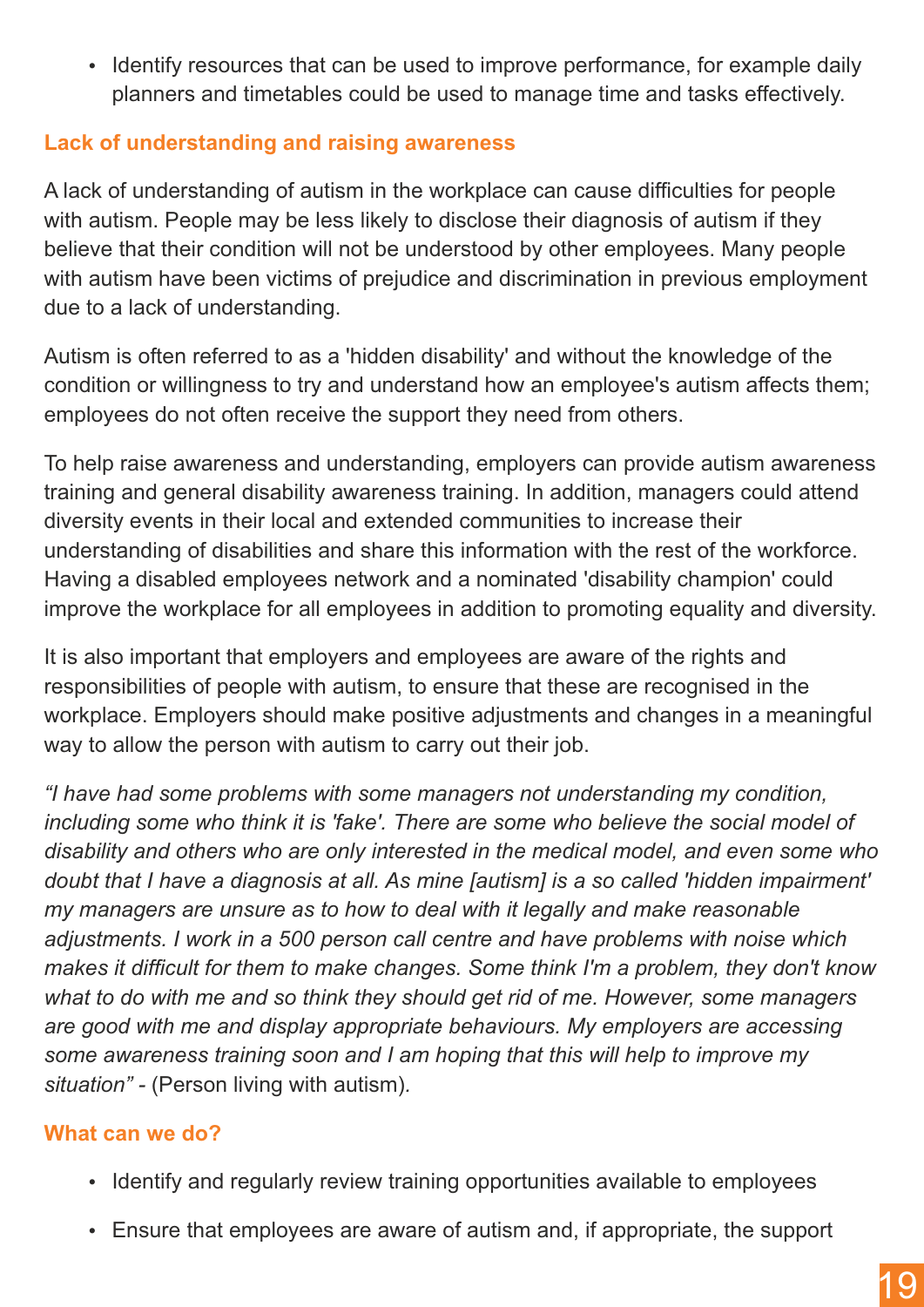needs of people with autism in their workplace

• Develop and use tools which can aid awareness in the workplace, such as onepage profiles that provide information about the employee.

### **Further information**

#### **Clear Kit**

The Clear Kit website is an online resource providing advice and information regarding the recruitment of individuals with a disability.

It provides case studies and advice for recruiters regarding interviewing people living with autism and successful employment stories.

Web: [www.clearkit.co.uk](http://www.clearkit.co.uk) 

#### **Autism Connect**

Autism Connect has produced four PDF documents under the employment heading, addressing autistic individuals and potential employers regarding advice for job interviews and applications, disclosure, the working environment and expectations held by employers.

Web: [www.autism-connect.org.uk](http://www.autism-connect.org.uk) 

#### **Work Choice**

Provides an overview of the work choice programme, how to apply, eligibility criteria and what it can assist with/provide.

Web: [www.gov.uk/work-choice/overview](http://www.gov.uk/work-choice/overview) 

#### **Specialist Employability Support**

Outlines the eligibility criteria, support available and application process for access to the specialist employability support.

Intensive training and support for short periods of time as well as long term assistance is offered.

Web: [www.gov.uk/specialist-employability-support](http://www.gov.uk/specialist-employability-support)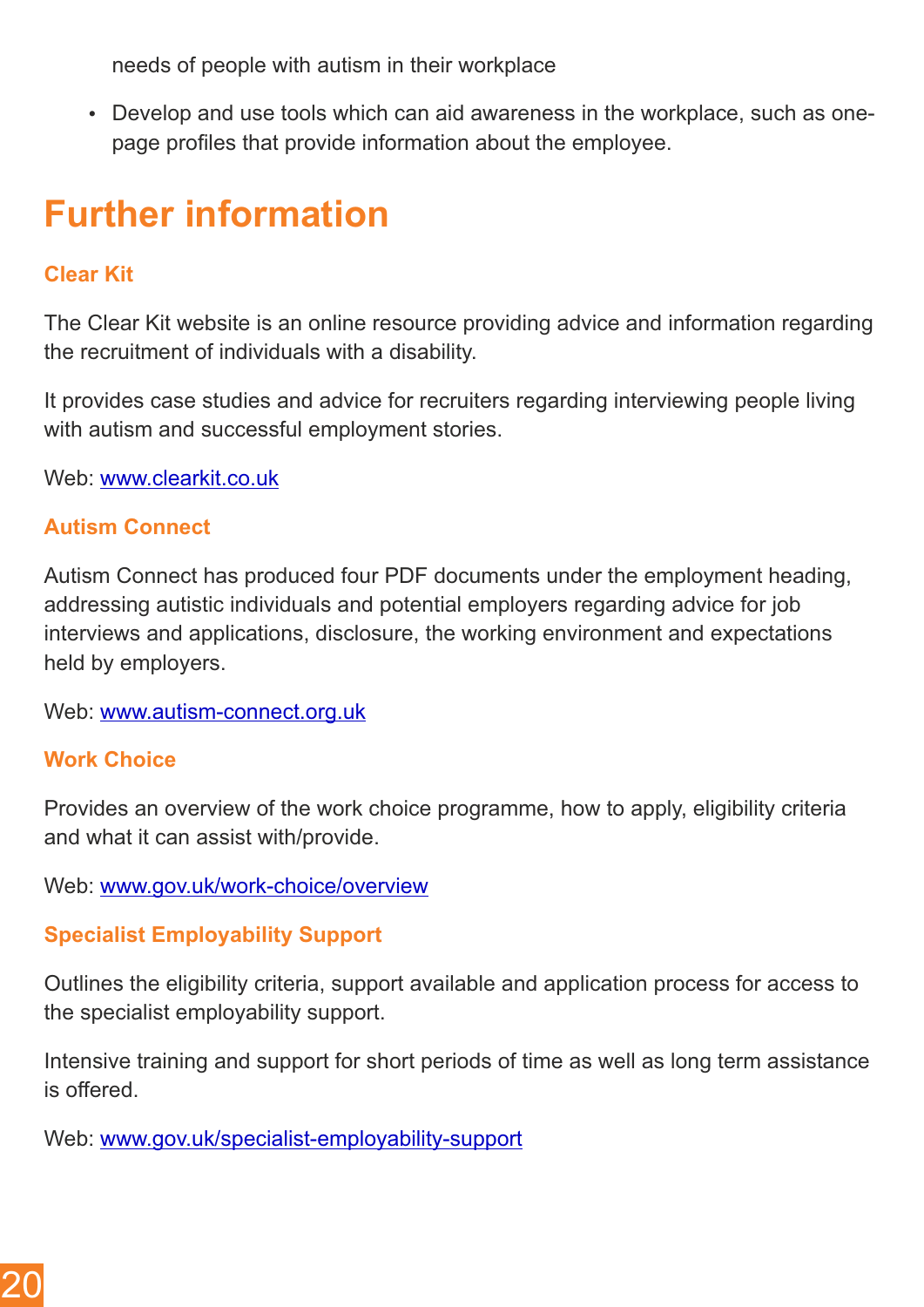#### **Derbyshire Autism Services – Professional services**

Derbyshire Autism Services provides a variety of services to working professionals who may engage with autistic individuals in a variety of settings.

Contact details are available in order for people to enquire.

Web: [www.derbyshireautismservices.org/services/professional](http://www.derbyshireautismservices.org/services/professional)

#### **Derbyshire Autism Services – Adults**

Derbyshire Autism Services provides support for job searching and work experience.

Web: [www.derbyshireautismservices.org/services/adults](http://www.derbyshireautismservices.org/services/adults)

**Linkage – Employment Services**

Assists with identifying and securing paid employment.

The website also provides information regarding their work-related employment packages; information, advice and guidance (IAG); job-coaching; benefits guidance; and support within the workplace.

Web: [www.linkage.org.uk/employment](http://www.linkage.org.uk/employment) 

#### **Derbyshire County Council Disability Employment Team**

Provides support for disabled people to find training, work experience, voluntary work and paid employment.

Web: [www.derbyshire.gov.uk/des](http://www.derbyshire.gov.uk/des)

#### **Government Disability Confident Employer Scheme**

Guidance and resources about employing disabled people and how the Disability Confident Employer Scheme can help your business.

Web: [www.gov.uk/government/collections/disability-confident-campaign](http://www.gov.uk/government/collections/disability-confident-campaign)